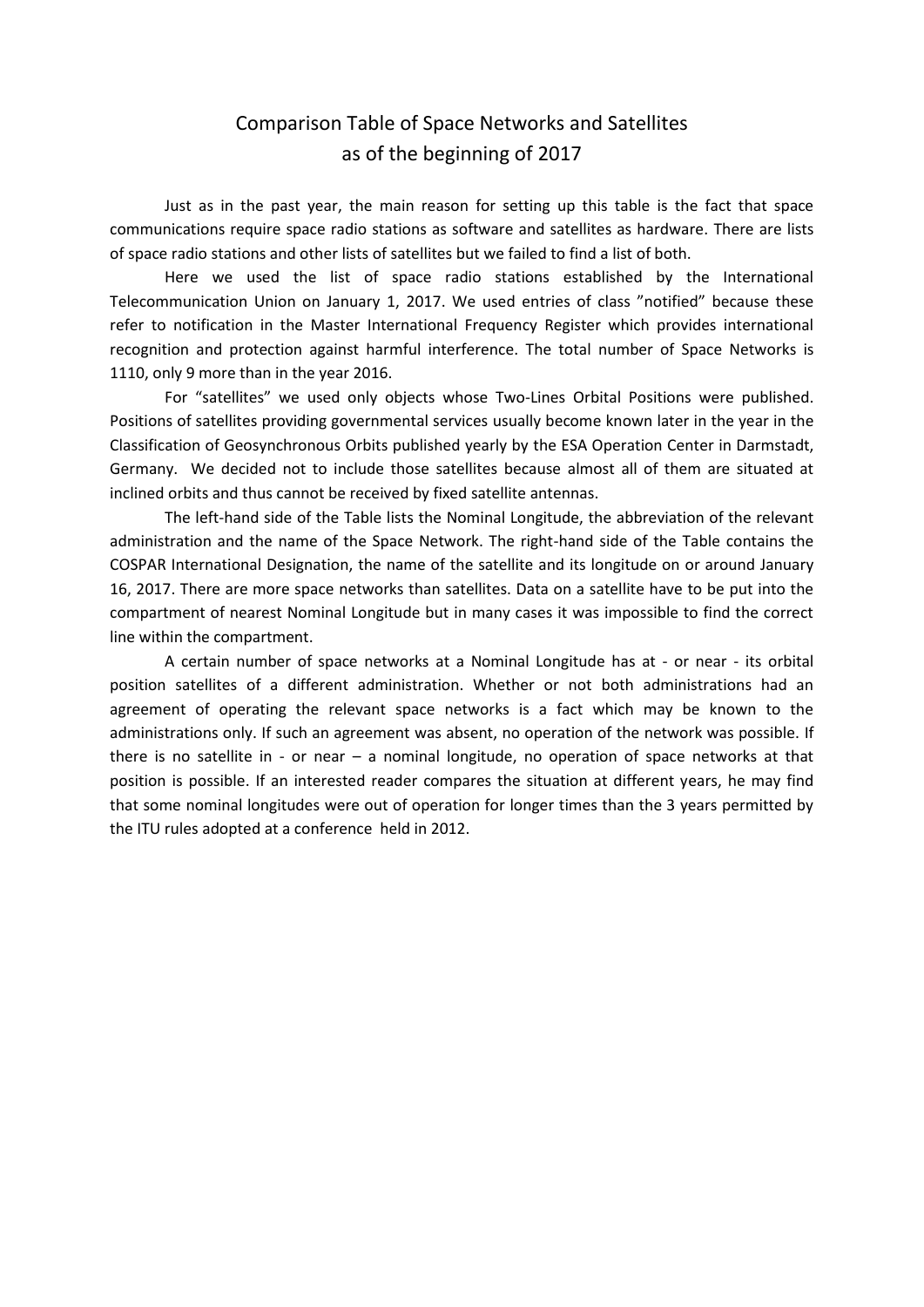|                        | <b>Comparison Table of Space Networks and Satellites</b> |
|------------------------|----------------------------------------------------------|
| Version of 07 Feb 2017 |                                                          |

|                  |                          | <b>SPACE NETWORKS - NOTIFIED</b> |             | SATELLITES IN THE GEOSTATIONARY ORBIT |                  |
|------------------|--------------------------|----------------------------------|-------------|---------------------------------------|------------------|
| Nom.<br>Long.    | Adm                      | <b>Space Network Name</b><br>Org | Designation | <b>COSPAR Int. Satellite Name</b>     | Longitude Remark |
| 0.00 E           | F/ESA                    | MSG                              | 2012-035B   | MSG 3 (Meteosat 10)                   | 0.4 E            |
|                  | <b>USA</b>               | USCID-A1                         |             |                                       |                  |
| 1.00 E           | <b>RUS</b>               | VOLNA-21                         |             |                                       |                  |
|                  | <b>RUS</b>               | GALS-15                          |             |                                       |                  |
|                  | <b>RUS</b>               | <b>TOR-15M</b>                   |             |                                       |                  |
|                  | <b>RUS</b>               | STATSIONAR-22                    |             |                                       |                  |
| 2.00 E           | <b>HOL</b>               | <b>NSS-20</b>                    |             |                                       |                  |
| 3.00 E           | F                        | TELECOM-2C                       | 2010-037B   | Rascom-QAF 1R                         | 3.0 E            |
|                  | F                        | TELECOM 3C                       | 2014-030A   | Eutelsat 3B                           | 3.0 E            |
|                  | F                        | VIDEOSAT-8-KU-C                  |             |                                       |                  |
|                  | F                        | F-SAT-B1-E-3E.                   |             |                                       |                  |
|                  | F                        | <b>B1</b>                        |             |                                       |                  |
|                  | F                        | GEOSAT-3E                        |             |                                       |                  |
| 3.50 E           | D/EUM                    | <b>MSG 3.5E</b>                  |             |                                       |                  |
| 4.00 E           | <b>USA</b>               | MILSTAR 13                       |             |                                       |                  |
| 4.80 E           | <b>USA</b>               | USGAE-2<br>SIRIUS-2              |             |                                       |                  |
|                  | s                        |                                  | 2007-057A   | Sirius 4, Astra 4A                    | 4.8 E            |
| 5.00 E           | <b>USA</b><br>s          | USMB-5                           | 2012-036A   | SES-5                                 | 4 90 E           |
|                  | S                        | SIRIUS-3B,<br>SIRIUS-P           |             |                                       |                  |
|                  | S/NOT                    | TELE-X                           |             |                                       |                  |
|                  | S                        | SIRIUS-5E                        |             |                                       |                  |
|                  | S                        | SIRIUS-5E-2                      |             |                                       |                  |
|                  | <b>LUX</b>               | <b>LUX-G3-2</b>                  |             |                                       |                  |
| 5.50E            | <b>CTI/RAS</b>           | RASCOM-C                         |             |                                       |                  |
| 6.00 E           | G                        | SKYNET-4B                        |             |                                       |                  |
|                  | G                        | SKYNET-4K                        |             |                                       |                  |
|                  | G                        | SKYNET-5C                        | 1999-009B   | Skynet 4E                             | 609E             |
| 7.00 E           | F/EUT                    | EUTELSAT 2-7E                    |             |                                       |                  |
|                  | <b>USA</b>               | USMB-6                           |             |                                       |                  |
|                  | F/EUT                    | EUTELSAT 3-7E                    | 2004-008A   | Eutelsat 7A                           | 70E              |
|                  | F/EUT                    | EUTELSAT-KA-7E                   | 2013-022A   | Eutelsat 7B                           | 7.0 E            |
|                  | F/EUT                    | EUTELSAT-B1-7E                   |             |                                       |                  |
|                  | F                        | F-SAT-KU2-E-7E                   |             |                                       |                  |
|                  | F/EUT                    | EUTELSAT 1-3                     |             |                                       |                  |
|                  | F                        | F-SAT-KA-E-7E                    |             |                                       |                  |
| 8.00 E           | <b>RUS</b>               | VOLNA-15                         |             |                                       |                  |
|                  | <b>RUS</b>               | STATSIONAR-18                    |             |                                       |                  |
|                  | <b>RUS</b>               | GALS-7                           |             |                                       |                  |
|                  | <b>RUS</b><br><b>USA</b> | TOR-8M                           |             |                                       |                  |
| 8.50 E<br>9.00 E | F.                       | USGON-2<br>F-SAT-KA-E-9E         | 2016-005A   | Eutelsat 9B                           | 9.0 E            |
|                  | F                        | EDRS-1                           | 2010-069A   | Eutelsat KA-SAT 9A                    | 89E              |
| 9.50 E           | D/EUM                    | MTG-D1 9.5E                      | 2005-049B   | Meteosat-9 (MSG-2)                    | 9.2E             |
| 10.00 E          | F/EUT                    | EUTELSAT 2-10E                   | 2009-016A   | Eutelsat 10A                          | 10.0 E           |
|                  | F/EUT                    | EUTELSAT 3-10E                   |             |                                       |                  |
|                  | F/ESA                    | MSG-S1                           | 2014-058A   | Luch (Olymp)                          | 9.8 E            |
|                  | <b>BEL</b>               | SATCOM-4/10E                     |             |                                       |                  |
|                  | F                        | 3GSAT-G17R                       |             |                                       |                  |
|                  | F                        | F-SAT-C-E-10E                    |             |                                       |                  |
|                  | F                        | F-SAT-KU2-E-10E                  |             |                                       |                  |
|                  | F                        | F-SAT-S-E-10E                    |             |                                       |                  |
|                  |                          |                                  | 2012-040A   | Tianlia 1-03                          | 10.6 E           |
| 11.80 E          |                          | SICRAL-3H                        |             |                                       |                  |
| 12.00 E RUS      |                          | PROGNOZ-2                        |             |                                       |                  |
|                  | <b>RUS</b>               | <b>TOR-18M</b>                   |             |                                       |                  |
|                  | <b>RUS</b>               | <b>GALS-17</b>                   |             |                                       |                  |
|                  | <b>RUS</b>               | STATSIONAR-27                    |             |                                       |                  |
|                  | <b>RUS</b>               | VOLNA-27                         |             |                                       |                  |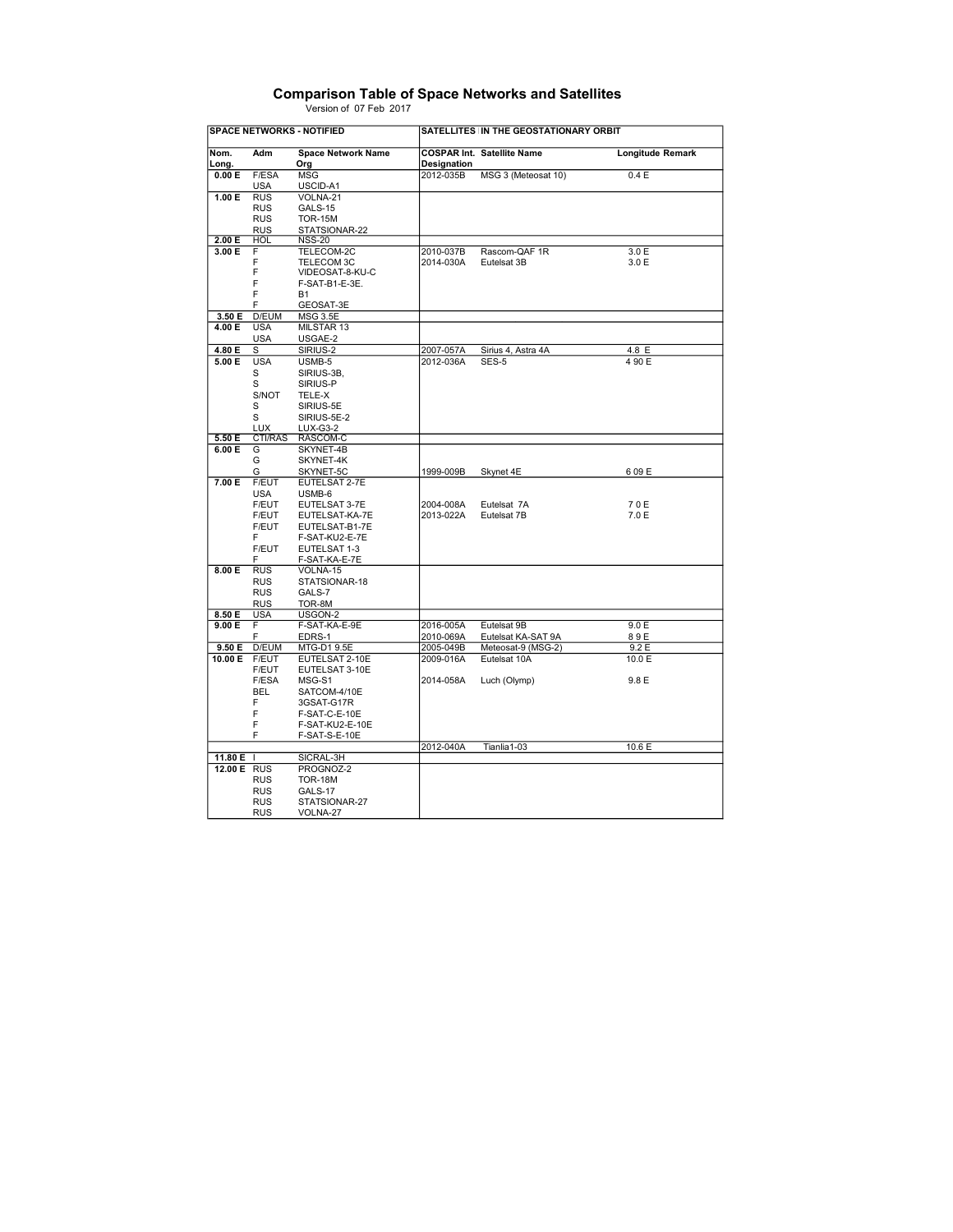| 13.00 E     | F/EUT           | EUTELSAT 2-13E                       | 2008-065A | Eutelsat Hot Bird 13C | 13.0 E  |
|-------------|-----------------|--------------------------------------|-----------|-----------------------|---------|
|             | F/EUT           | EUTELSAT 3-13E                       | 2006-032A | Eutelsat Hot Bird 13B | 12.9 E  |
|             | F/EUT           | EUTELSAT-B1-13E                      | 2006-007B | Eutelsat Hot Bird 13E | 13.0 E  |
|             | D               | GENESIS-8                            | 2010-021B | COMSAT Bw 2           | 13.1 E  |
|             |                 |                                      |           |                       |         |
|             | D               | GENESIS-11                           |           |                       |         |
|             | <b>RUS</b>      | ENSAT-13E                            |           |                       |         |
|             | F               | F-SAT-KU2-E-13E                      |           |                       |         |
| 14.00 E     | <b>RUS</b>      | <b>TOR-12M</b>                       |           |                       |         |
|             |                 |                                      |           |                       |         |
| 14.50 E     | <b>RUS</b>      | ENSAT-14E                            | 2000-019A | Eutelsat 16C          | 14.4 E  |
| 15.00 E RUS |                 | GALS-12                              |           |                       |         |
|             | <b>RUS</b>      | VOLNA-23                             |           |                       |         |
|             |                 |                                      |           |                       |         |
|             | <b>RUS</b>      | STATSIONAR-23                        |           |                       |         |
| 16.00 E     | F/EUT           | EUTELSAT 2-16E                       | 2011-057A | Eutelsat 16A          | 15.9 E  |
|             | <b>F/EUT</b>    | EUTELSAT 3-16E                       |           |                       |         |
|             | F               | F-SAT-KU2-E-16E                      |           |                       |         |
|             |                 |                                      |           |                       |         |
|             | F/EUT           | EUTELSAT-KA-16E                      |           |                       |         |
|             | F/EUT           | EUTELSAT-B1-16E                      |           |                       |         |
| 16.20 E     | J.              | SICRAL-2A                            |           |                       |         |
|             |                 | SICRAL-3A                            |           |                       |         |
|             |                 |                                      |           |                       |         |
| 16.80 E     | <b>CHN</b>      | CTDRS-2-16.8E                        |           |                       |         |
| 17.00 E     | RUS/IK          | <b>INTERSPUTNIK-17E</b>              |           |                       |         |
|             | RUS/IK          | INTERSPUTNIK-17E-CK                  |           |                       |         |
| 18.00 E     |                 |                                      | 2008-011A | <b>AMC-14</b>         | 17 90 E |
|             |                 |                                      |           |                       |         |
| 19.00 E     | <b>LUX</b>      | LUX-KA-19E                           |           |                       |         |
| 19.20 E     | <b>LUX</b>      | GDL-7                                | 2008-057A | Astra 1M              | 19.2 E  |
|             | LUX             | GDL-6                                | 2006-012A | Astra 1KR             | 19.2 E  |
|             | <b>LUX</b>      | LUX-G3-19.2E                         | 2011-041A | Astra 1N              | 19.2 E  |
|             |                 |                                      |           |                       |         |
|             | <b>LUX</b>      | $LUX-G6-5$                           | 2007-016A | Astra 1L              | 19.2 E  |
|             |                 |                                      | 2000-005A | Astra 2B              | 19.3 E  |
| 20.00 E     |                 | ARS/ARB ARABSAT 2-C                  |           |                       |         |
|             |                 |                                      | 2011-049B |                       |         |
|             |                 | ARS/ARB ARABSAT 5C-20E               |           | Arabsat-5C            | 20.1 E  |
| 20.40 E     | <b>CHN</b>      | CTDRS-2-20.4E                        |           |                       |         |
| 21.00 E     | <b>USA</b>      | <b>AFRIBSS</b>                       | 1998-063A | Afristar              | 21.0 E  |
| 21.50 E     | G               | ARTEMIS-21.5E-DR                     |           |                       |         |
|             |                 |                                      |           |                       |         |
|             | F/EUT           | EUTELSAT 2-21.5E                     | 2012-062B | Eutelsat 21B          | 21.6 E  |
|             | G               | ARTEMIS-21.5E-LM                     |           |                       |         |
|             | <b>F/EUT</b>    | EUTELSAT 3-21.5E                     |           |                       |         |
|             | G               | ARTEMIS-21.5-NAV                     |           |                       |         |
|             |                 |                                      |           |                       |         |
|             | F/EUT           | EUTELSAT 1-5                         |           |                       |         |
| 21.80 E     |                 | SICRAL-4-21.8E                       |           |                       |         |
| 23.00 E     | <b>RUS</b>      | VOLNA-17                             |           |                       |         |
|             | <b>RUS</b>      | GALS-8                               |           |                       |         |
|             |                 |                                      |           |                       |         |
|             | <b>RUS</b>      | STATSIONAR-19                        |           |                       |         |
|             | <b>RUS</b>      | ENSAT-23E                            |           |                       |         |
| 23.50 E     | D               | <b>DFS II-1</b>                      |           |                       |         |
|             | D               |                                      |           |                       |         |
|             |                 |                                      |           |                       |         |
|             |                 | DFS-1                                |           |                       |         |
|             | LUX             | LUX-G3-24.2E                         | 2010-021A | Astra 3B              | 234 E   |
| 24.00 E     | <b>RUS</b>      | TOR-7M                               |           |                       |         |
| 24.20 E     | LUX             | LUX-24.2E                            |           |                       |         |
|             |                 |                                      |           |                       |         |
| 25.00 E     | G               | <b>INMARSAT-3 IOR WEST</b>           |           |                       |         |
|             | G               | <b>INMARSAT-4 25E</b>                |           |                       |         |
|             | G               | INMARSAT-4A 25E                      | 2007-056B | Skynet 5B             | 25.1 E  |
|             | G               | ESAT-1                               | 2013-038A | Alphasat              | 24.8 E  |
|             | G               |                                      |           |                       |         |
|             |                 | INMARSAT-XL1                         |           |                       |         |
| 25.50 E     | F/EUT           | EUTELSAT 1-8                         |           |                       |         |
|             | F/EUT           | EUTELSAT 3-25.5E                     | 2013-044A | Eutelsat 25B          | 25.5 E  |
|             | F               | F-SAT-KU3-E-25.5E                    |           |                       |         |
| 26.00 E     | <b>IRN</b>      | ZOHREH-2                             |           |                       |         |
|             |                 |                                      |           |                       |         |
|             |                 | ARS/ARB ARABSAT 2-B                  | 2010-025A | Badr 5                | 26.0 E  |
|             |                 | ARS/ARB ARABSAT 1-B                  | 2006-051A | Badr 4                | 25.9 E  |
|             |                 | ARS/ARB ARABSAT-EXT-C2               | 2008-034B | Badr 6                | 25.9 E  |
|             |                 | ARS/ARB ARABSAT-KA-26E               | 2015-065B | Badr 7 (Arabsat-6B)   | 26.0 E  |
|             |                 |                                      |           |                       |         |
|             |                 | ARS/ARB ARABSAT 5B-26E               |           |                       |         |
|             | ARS/ARB         | ARABSAT-KU-26E                       |           |                       |         |
| 28.20 E     | <b>LUX</b>      | LUX-28.2E                            | 2012-051A | Astra 2F              | 28.2 E  |
|             | <b>LUX</b>      | LUX-G3-28.2E                         | 2014-089A | Astra 2G              | 28.2 E  |
|             |                 |                                      |           |                       |         |
| 28.5 E      | D               | DFS II-2                             |           |                       |         |
|             | D               | DFS-2                                | 2013-056A | Astra 2E              | 28.5 E  |
| 29.00 E     | <b>USA</b><br>Ε | FLTSATCOM-C INDOC-1<br>SECOMSAT B29E | 2005-005A | <b>XTAR-EUR</b>       | 29.0 E  |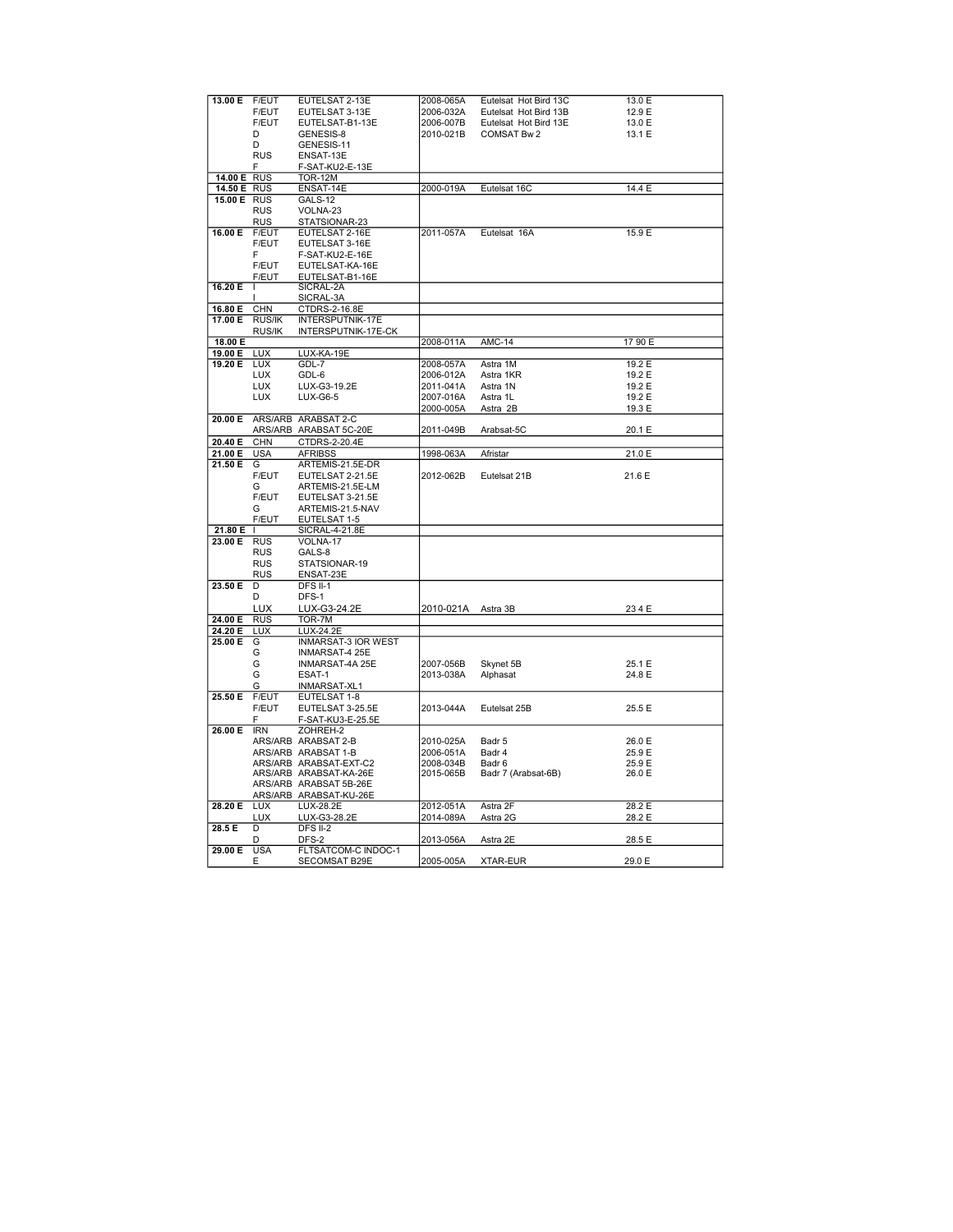| 30.00 E            | <b>USA</b>               | USGAE-16R                       |                        |                             |                  |
|--------------------|--------------------------|---------------------------------|------------------------|-----------------------------|------------------|
| 30.50 E            |                          | ARS/ARB ARABSAT 2-A             | 2010-032B              | Arabsat 5A                  | 30.5 E           |
|                    |                          | ARS/ARB ARABSAT 5A-30.5E        |                        |                             |                  |
|                    | ARS/ARB                  | ARABSAT KA-30.5E                |                        |                             |                  |
| 31.00 E            | <b>TUR</b>               | TURKSAT-31E-A                   | 2003-043A              | Eutelsat 33A                | 30.8 E           |
|                    | <b>LUX</b>               | <b>LUX-G3-4</b>                 |                        |                             |                  |
|                    | <b>TUR</b>               | TURKSAT-1B                      |                        |                             |                  |
|                    | <b>TUR</b>               | TURKSAT-K1.                     | 2012-043B              | Hylas 2                     | 31.1 E           |
|                    | <b>TUR</b>               | TURKSAT-2B,                     |                        |                             |                  |
|                    | G                        | UKMMSAT-B1-TTC-C                |                        |                             |                  |
|                    | G                        | UKJKSAT-1                       |                        |                             |                  |
| 31.50 E<br>33.00 E | <b>LUX</b><br><b>USA</b> | LUX-G6-9<br>USASAT-55I          | 2014-011B<br>2016-015A | Astra 5B<br><b>IRNSS-1F</b> | 31.5 E<br>32.6 E |
|                    | <b>USA</b>               | USASAT-60N                      |                        |                             |                  |
|                    | F/EUT                    | EUTELSAT 2-33E                  | 2001-011A              | Eutelsat 33C                | 33.2 E           |
|                    | F/EUT                    | EUTELSAT 3-33E                  |                        |                             | 33.0 E           |
|                    | F/EUT                    | EUTELSAT-KA-33E                 | 2009-B08B              | Eutelsat 33E                | 33.0 E           |
|                    | F                        | F-SAT-KU3-E-33E                 |                        |                             |                  |
|                    | <b>USA</b>               | USMB-7                          |                        |                             |                  |
|                    | <b>USA</b>               | <b>INTELSAT5 33E</b>            | 1990-079A              | Skynet 4C                   | 33.5 E           |
|                    | <b>USA</b>               | INTELSAT7 33E                   |                        |                             |                  |
|                    | <b>USA</b>               | <b>INTELSAT8 33E</b>            |                        |                             |                  |
|                    | <b>USA</b>               | <b>INTELSAT9 33E</b>            | 2011-016A              | Intelsat New Dawn           | 32.8 E           |
| 34.50 E            | ARS/ARB                  | ARABSAT 6E-34.5E                |                        |                             |                  |
| 35.00 E RUS        |                          | PROGNOZ-3                       |                        |                             |                  |
|                    | <b>RUS</b>               | STATSIONAR-D3                   |                        |                             |                  |
|                    | <b>RUS</b>               | TOR-2M                          |                        |                             |                  |
|                    | <b>RUS</b>               | STATSIONAR-2                    |                        |                             |                  |
|                    | <b>RUS</b>               | GALS-6                          |                        |                             |                  |
|                    | <b>RUS</b>               | VOLNA-11                        |                        |                             |                  |
| 36.00 E            | <b>RUS</b>               | RST-1                           | 2015-082A              | Express-AMU1                | 36.1 E           |
|                    | F/EUT                    | EUTELSAT 2-36E                  | 2009-065A              | Eutelsat 36B                | 35.8 E           |
|                    | F/EUT                    | EUTELSAT 3-36E                  |                        |                             |                  |
|                    | F                        | F-SAT-KU3-E-36E                 |                        |                             |                  |
| 37.00 E            | F/EUT<br><b>I</b>        | EUTELSAT-KA-36E<br>SICRAL-4-37E |                        |                             |                  |
| 38.00 E            | <b>PAK</b>               | PAKSAT-1                        |                        |                             |                  |
|                    | <b>PAK</b>               | PAKSAT-1R1                      | 2006-059A              | Kiku-8 (ETS-VIII)           | 38.5 E           |
|                    | <b>PAK</b>               | PAKSAT-1R                       | 2011-042A              | PakSat-1R                   | 37.9 E           |
|                    | F                        | <b>HELLAS-SAT</b>               | 2014-006B              | Athena-Fidus                | 37.8 E           |
| 39.00 E            | GRC                      |                                 | 2003-020A              | Hellas Sat 2                | 39.0 E           |
|                    | GRC                      | <b>HELLASAT 2G</b>              |                        |                             |                  |
|                    | <b>CYP</b>               | KYPROS-SAT-C                    |                        |                             |                  |
|                    | <b>CYP</b>               | KYPROS-SAT-L4                   |                        |                             |                  |
| 39.50 E            | G                        | DJCF-1A                         |                        |                             |                  |
| 40.00 E            | <b>RUS</b>               | EXPRESS-4,                      | 2015-012A              | Express-AM7                 | 40.0 E           |
|                    | <b>RUS</b>               | EXPRESS-4B.                     |                        |                             |                  |
|                    | <b>RUS</b>               | VOLNA 4R,                       |                        |                             |                  |
| 42.00 E            | <b>TUR</b>               | <b>TURKSAT 1D</b>               | 2008-030B              | Turksat 3A                  | 41.9 E           |
|                    | <b>TUR</b>               | TURKSAT-K2                      |                        |                             |                  |
|                    | TUR                      | <b>TURKSAT-KX</b>               | 2011-077A              | NigComSat-1R                | 42.6 E           |
|                    | TUR                      | TURKSAT-1A                      | 2014-007A              | Turksat 4A                  | 42.0 E           |
|                    | <b>TUR</b>               | TURKSAT-42E-A                   |                        |                             |                  |
|                    | TUR                      | TURKSAT-42E-B                   | 2002-040B              | Meteosat-8 (MSG-1)          | 41.3 E           |
| 44.00 E            | <b>USA</b>               | USGGR-4                         | 1999-033A              | Astra 1H                    | 43.5 E           |
|                    | <b>USA</b><br><b>UAE</b> | USCSID-A2                       |                        |                             |                  |
|                    | <b>UAE</b>               | EMARSAT-1E<br>EMARSAT-4F        | 2003-026A              | Thuraya 2                   | 43.9 E           |
|                    | <b>UAE</b>               | EMARSAT-1F/M                    |                        |                             |                  |
| 44.50 E            |                          | ARS/ARB ARABSAT 7F-44.5E.       | 2009-021A              | Astra 1F                    | 44.3 E           |
|                    |                          |                                 |                        |                             |                  |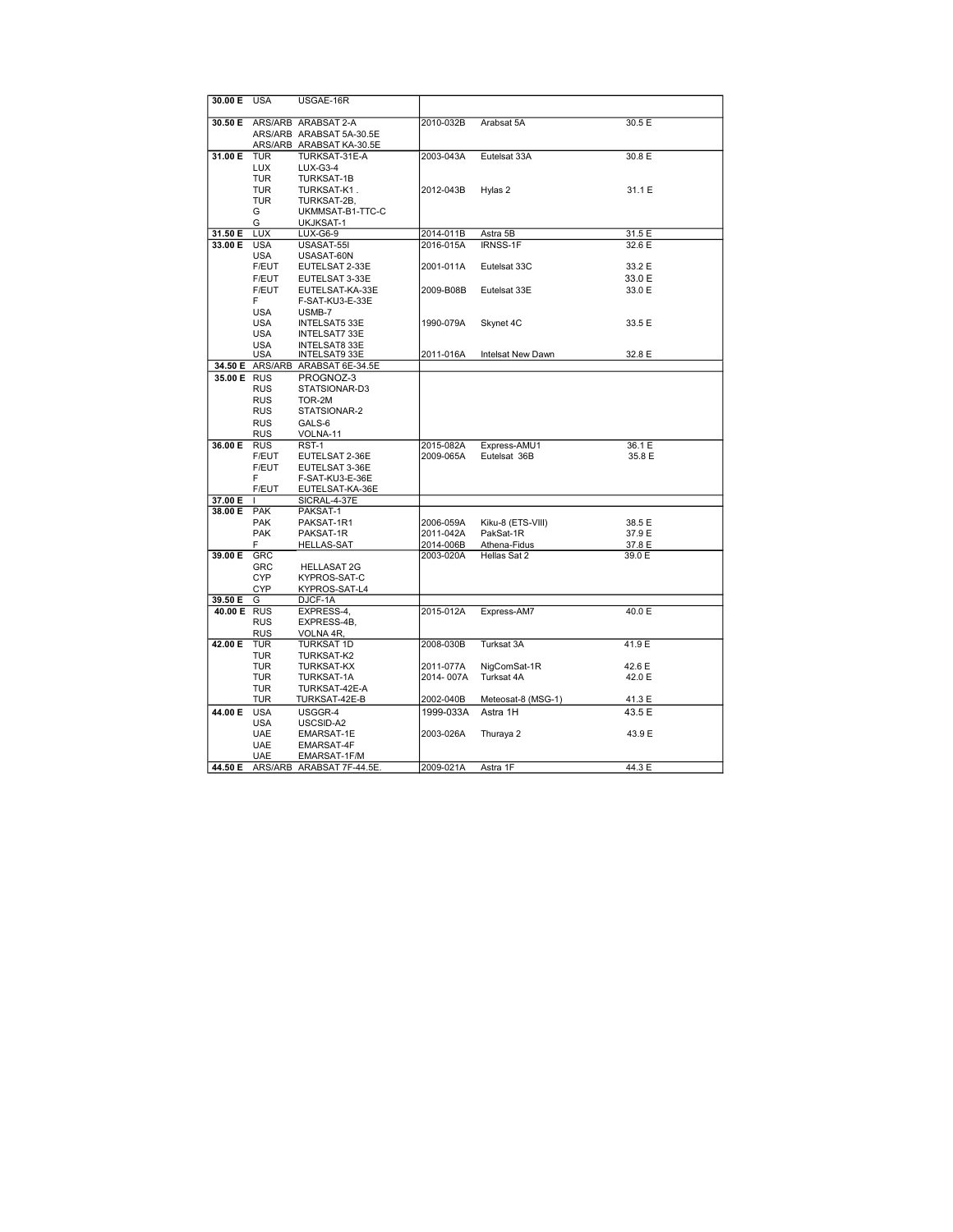| 45.00 E | <b>RUS</b> | STATSIONAR-D4            |           |                          |        |
|---------|------------|--------------------------|-----------|--------------------------|--------|
|         | <b>RUS</b> | VOLNA-3                  |           |                          |        |
|         | D          | EUROPE*STAR-1,           | 2000-068A | Intelsat12               | 45.0 E |
|         | D          | EUROPESTAR-45E.          | 1999-071A | Galaxy 11                | 45.0 E |
|         | <b>RUS</b> | STATSIONAR-9             |           |                          |        |
|         |            |                          |           |                          |        |
|         | <b>RUS</b> | STATSIONAR-9A            |           |                          |        |
|         | <b>RUS</b> | GALS-2                   |           |                          |        |
|         | RUS        | TOR-3                    |           |                          |        |
| 46.00 E | G          | DJCF-1B                  | 2013-006B | Azerspace 1              | 46.0 E |
|         | <b>MLA</b> | MEASAT-46E-R             |           |                          |        |
|         | MLA        | MEASAT-46E.              |           |                          |        |
| 47.00 E | F          | SYRACUSE-3H              | 2005-041B | Syracuse 3A              | 47.0 E |
|         | F          | SYRACUSE-31H             | 1994-055A | Optus B3                 | 46.7 E |
|         | F          | SYRACUSE-4H              |           |                          |        |
| 47.50 E | D          | EUROPE*STAR-3,           | 2001-019A | Intelsat 10,             | 47.5 E |
|         |            |                          |           |                          |        |
|         | D          | EUROPESTAR-47.5          |           |                          |        |
| 48.00 E | <b>IND</b> | <b>INSAT-2T(48)</b>      | 2012-016A | Yahsat 1B                | 47.6 E |
|         | IND        | $INSAT-2(48)$            |           |                          |        |
|         | <b>IND</b> | <b>INSAT-EK48</b>        | 1996-067A | Eutelsat 48A             | 48.1 E |
|         | <b>IND</b> | <b>INSAT-2M(48)</b>      | 2008-065B | Eutelsat 48D             | 48.1 E |
|         | IND        | INSAT-EK48R              |           |                          |        |
| 49.00 E | <b>USA</b> | USMB-8                   |           |                          |        |
|         | <b>RUS</b> | <b>TOR-16M</b>           | 2003-053A | Yamal 202                | 49.0 E |
|         | <b>RUS</b> | ROSCOM-4                 |           |                          |        |
|         | <b>RUS</b> | YAMAL-49E                |           |                          |        |
|         | <b>RUS</b> | GALS-13                  |           |                          |        |
|         |            |                          |           |                          |        |
|         | <b>RUS</b> | VOLNA-25                 |           |                          |        |
|         | <b>RUS</b> | STATSIONAR-24            |           |                          |        |
| 50.00 E | <b>TUR</b> | <b>TURKSAT-1C</b>        | 2015-060A | Turksat 4B               | 50.0 E |
|         | <b>TUR</b> | TURKSAT-K3.              |           |                          |        |
|         | <b>TUR</b> | TURKSAT-C50E,            |           |                          |        |
|         | <b>TUR</b> | TURKSAT-50E-B,           |           |                          |        |
|         |            |                          |           |                          |        |
|         | <b>TUR</b> | TURKSAT-50E-A            |           |                          |        |
| 50.50 E | <b>THA</b> | THAICOM-C1               | 1997-053A | NSS-5                    | 50.5 E |
|         | THA        | THAICOM-N1               |           |                          |        |
| 51.50E  | CHN        | CHINASAT-51.5E           | 2016-001A | <b>Belintersat 1</b>     | 51.4E  |
|         | <b>CHN</b> | CHINASAT-ROUTE-1         |           |                          |        |
| 52.50 E | <b>UAE</b> | EMARSAT-1G               |           |                          |        |
|         | <b>UAE</b> | EMARSAT-5G               | 2015-023A | Turkmenalem52E/Monacosat | 52.0 E |
|         |            |                          |           |                          |        |
|         | <b>UAE</b> | YAHSAT                   | 2011-016B | Yahsat 1A                | 52.5 E |
| 53.00 E | <b>RUS</b> | VOLNA-4                  |           |                          |        |
|         | G          | SKYNET-4C                |           |                          |        |
|         | G          | SKYNET-4L                |           |                          |        |
|         | G          | SKYNET-5D                | 2012-075A | Skynet 5D                | 52.7E  |
|         | <b>RUS</b> | EXPRESS-5B               |           |                          |        |
|         | RUS        | EXPRESS-5KA              |           |                          |        |
|         | <b>RUS</b> | EXPRESS-5                | 2014-064A | Express-AM6              | 53.0 E |
| 55.00 E | <b>RUS</b> | KUPON-1                  | 2012-070A | Yamal 402                | 54.9 E |
|         |            |                          |           |                          |        |
|         | IND        | $INSAT-2(55)$            |           |                          |        |
|         | <b>IND</b> | <b>INSAT-2T(55)</b>      |           |                          |        |
|         | <b>USA</b> | MILSTAR 4                |           |                          |        |
|         | <b>RUS</b> | KUPON-1T                 | 2014-078A | GSAT 16                  | 55.0 E |
|         | <b>RUS</b> | KUPON-1S                 |           |                          |        |
|         | <b>IND</b> | <b>INSAT-EK55R</b>       | 2011-022A | GSat-8                   | 55.1 E |
|         | IND        | INSAT-EK55,              |           |                          |        |
|         | <b>IND</b> | <b>INSAT-KU10(55)E</b>   |           |                          |        |
|         | <b>IND</b> | INSAT-TTC(55)E           |           |                          |        |
|         | IND        |                          |           |                          |        |
|         |            | INSAT-NAV(55)            |           |                          |        |
|         | <b>RUS</b> | KUPON-1M                 |           |                          |        |
| 56.00 E | <b>RUS</b> | RST-2                    | 2014-010A | Ekspress AT-1            | 56.0 E |
| 57.00 E | HOL        | <b>INTELSAT5A INDOC2</b> |           |                          |        |
|         | HOL        | <b>INTELSAT8 57E</b>     |           |                          |        |
|         | HOL        | <b>INTELSAT7 57E</b>     |           |                          |        |
|         | <b>USA</b> | USGCSS PH3 INDOC-2       |           |                          |        |
|         | USA        | USGCSS PH3B INDOC-2      |           |                          |        |
|         | HOL        | NSS-8                    | 2009-058A | <b>NSS 12</b>            | 57.0 E |
|         |            |                          |           |                          |        |
|         | <b>HOL</b> | <b>NSS-36</b>            | 2000-008A | Astra 2D                 | 57.2 E |
| 57.50 E | D/EUM      | METEOSAT IODC 57.5E      | 1997-049B | Meteosat 7               | 57.8 E |
| 58.00 E | <b>RUS</b> | TOR-13M                  |           |                          |        |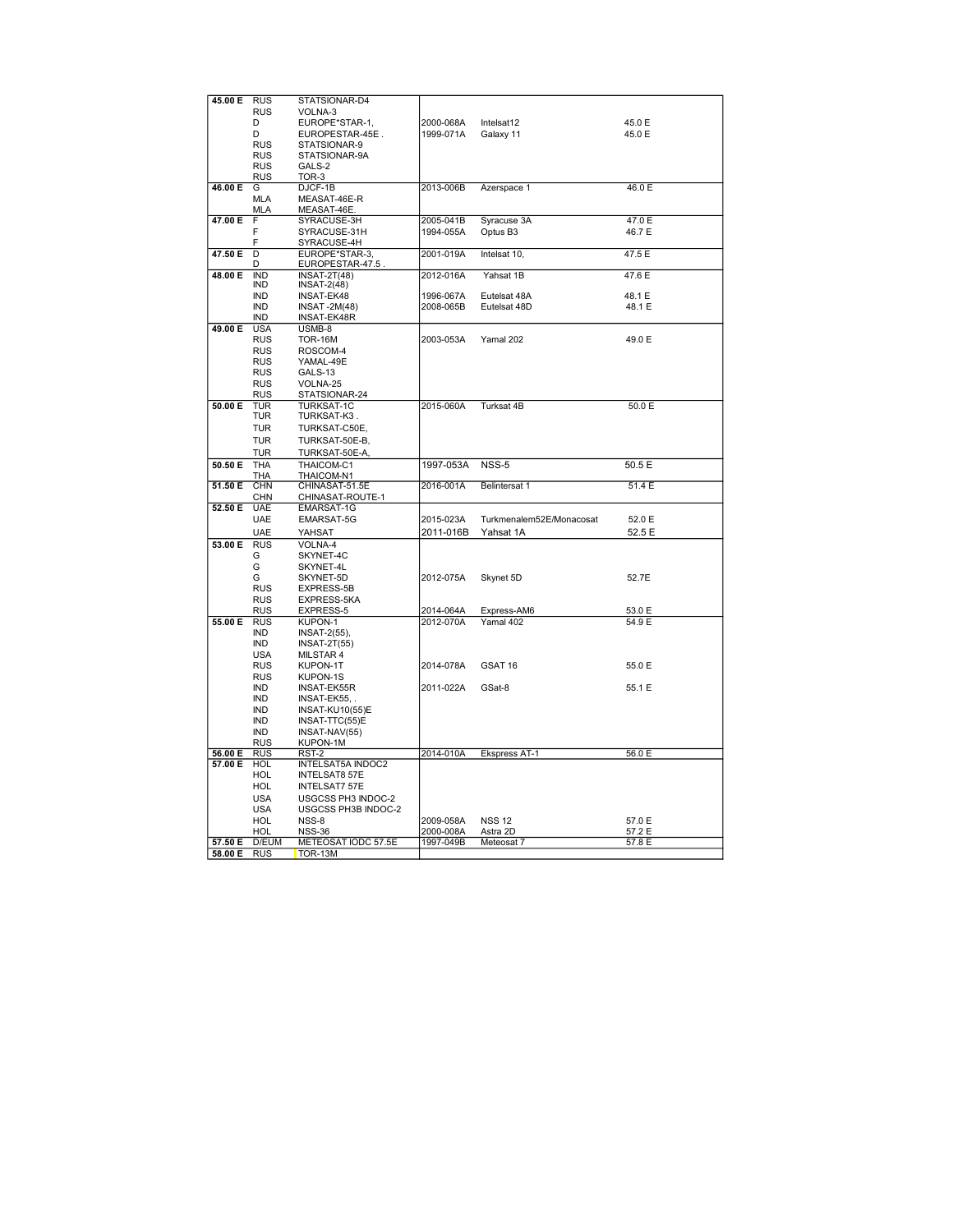| 58.50 E KAZ |               | KAZSAT1                    | 2014-023 B             | Kazsat 3               | 58.5 E           |
|-------------|---------------|----------------------------|------------------------|------------------------|------------------|
|             | KAZ           | KAZSAT1M                   |                        |                        |                  |
| 58.75 E     | <b>CHN</b>    | COMPASS-58.75E             | 2012-008A              | Beidou G5              | 58.7 E           |
| 60.00 E     |               |                            |                        |                        |                  |
|             | <b>USA</b>    | USGCSS PH3 INDOC           |                        |                        |                  |
|             | <b>USA</b>    | USGCSS PH3B- INDOC         | 2001-025A              | Astra 2C               | 60.3 E           |
|             | <b>USA</b>    | USGOVSAT-10                |                        |                        |                  |
|             | <b>USA</b>    | INTELSAT6 60E              | 2007-037A              | Insat 4CR              | 60.4 E           |
|             |               |                            |                        |                        |                  |
|             | <b>USA</b>    | <b>INTELSAT8 60E</b>       |                        |                        |                  |
|             | <b>USA</b>    | <b>INTELSAT9 60E</b>       | 2002-007A              | Intelsat 904           | 60.0 E           |
|             | UAE           | YAHSAT-60E                 |                        |                        |                  |
|             |               |                            | 2004-007A              | ABS-4 (Mobisat-1)      | 61.0 E           |
|             |               |                            |                        |                        |                  |
| 62.00 E     | <b>USA</b>    | <b>INTELSAT7 62E</b>       |                        |                        |                  |
|             | USA           | USMB-9                     |                        |                        |                  |
|             | <b>USA</b>    | INTELSAT8 62E              |                        |                        |                  |
|             |               |                            |                        |                        |                  |
|             | <b>USA</b>    | INTELSAT6 62E              | 2013-073A              | Inmarsat 5 F1          | 62.6 E           |
|             | <b>USA</b>    | INTELSAT9 62E              | 2001-039A              | Intelsat 902           | 62.0 E           |
| 63.00 E     | D             | GENESIS-9                  | 2009-054B              | COMSATBw-1             | 63.0 E           |
|             | UAE           | YAHSAT-63E                 | 1997-076A              | Astra 1G               | 62.7 E           |
|             |               |                            |                        |                        |                  |
| 64.00 E     | G             | <b>INMARSAT 3 IOR-1</b>    |                        |                        |                  |
|             | G             | INMARSAT GSO-2N            | 2005-044A              | Inmarsar 4-F2          | 63.9 E           |
|             | <b>PNG</b>    | NEW DAWN 23                |                        |                        |                  |
|             | USA           | INTELSAT9 64E              | 2002-041A              | Intelsat 906           | 64.2 E           |
|             |               |                            |                        |                        |                  |
|             | USA           | <b>INTELSAT8 64E</b>       | 1997-007A              | Intelsat 26            | 64.3 E           |
|             | <b>USA</b>    | <b>INTELSAT7 64E</b>       |                        |                        |                  |
| 64.50 E     |               |                            | 1996-020A              | Inmarsat 3-F1,         | 64.4 E           |
| 65.00 E     | <b>ISR</b>    | AMS-4-65E                  | 2013-045A              | Amos-4                 | 65.0 E           |
|             |               |                            |                        |                        |                  |
| 66.00 E     | <b>USA</b>    | <b>INTELSAT9 66E</b>       | 2010-065B              | Intelsat 17            | 66.0 E           |
|             | <b>USA</b>    | <b>INTELSAT7 66E</b>       |                        |                        |                  |
| 67.25 E     | <b>ISR</b>    | AMS-4-67.25E               |                        |                        |                  |
| 68.50 E     | <b>USA</b>    | <b>USASAT-14I-3</b>        |                        |                        |                  |
|             |               |                            |                        |                        |                  |
|             | <b>USA</b>    | USASAT-60C,                | 2012-043A              | Intelsat 20            | 68.5 E           |
|             | <b>USA</b>    | USASAT-14I,                | 2016-053A              | Intelsat 36            | 68.5 E           |
| 69.00 E     | <b>RUS</b>    | <b>TOR-14M</b>             |                        |                        |                  |
|             |               |                            |                        |                        |                  |
|             | RUS           | GALS-14                    |                        |                        |                  |
| 70.00 E     | <b>RUS</b>    | VOLNA-19                   |                        |                        |                  |
|             | <b>USA</b>    | USGON-1                    |                        |                        |                  |
|             |               |                            |                        |                        |                  |
|             | <b>USA</b>    | USTRO-6                    |                        |                        |                  |
|             | <b>RUS</b>    | STATSIONAR-20              | 2013-062A              | Raduga-1 M3            | 70.0 E           |
|             | RUS           | GALS-16                    |                        |                        |                  |
|             | <b>RUS</b>    | <b>TOR-17M</b>             |                        |                        |                  |
|             |               |                            |                        |                        |                  |
|             | <b>TON</b>    | TONGASAT-H70               |                        |                        |                  |
| 70.50 E     | F/EUT         | EUTELSAT-E-70.5E           |                        |                        |                  |
|             | F/EUT         | EUTELSAT 3-70.5E           | 2012-069A              | Eutelsat 70B           | 70.5 E           |
|             |               |                            |                        |                        |                  |
|             | F             | F-SAT-KU3-E-70.5E          |                        |                        |                  |
| 72.00 E     | <b>USA</b>    | FLTSATCOM-C INDOC-2        |                        |                        |                  |
|             | <b>USA</b>    | USASAT-14J-2               |                        |                        |                  |
|             |               |                            |                        |                        |                  |
|             | <b>USA</b>    | KASATCOM-3                 |                        |                        |                  |
|             | <b>USA</b>    | USASAT-14J                 |                        |                        |                  |
|             | <b>AUS</b>    | DEF-R-SAT-2A,              |                        |                        |                  |
|             |               |                            |                        |                        |                  |
| 72.10 E     | AUS           | ADFUHF-2                   | 2012-011A              | Intelsat 22            | 72.1 E           |
| 74.00 E     | IND           | INSAT-1B                   | 2016-054A              | Insat-3DR              | 73.9 E           |
|             | <b>IND</b>    | <b>INSAT-2(74)</b>         | 2002-043A              | Kalpana-1 (MetSat 1)   | 73.0 E           |
|             |               |                            |                        | GSAT 14                |                  |
|             | IND           | $INSAT-2K(74)$             | 2014-001A              |                        | 74.1 E           |
|             | <b>IND</b>    | $INSAT-2T(74)$             | 2013-044B              | GSAT 7                 | 74.0 E           |
|             | IND           | $INSAT-2M(74)$             | 2007-037A              | Insat 4CR              | 74.0 E           |
|             | IND           | INSAT-EK(74)               |                        |                        |                  |
|             |               | $INSAT-2E(74)$             |                        |                        |                  |
|             | IND           |                            | 2016-060A              | Gsat 18                | 74.0 E           |
|             | IND           | INSAT-TTC(74)E             |                        |                        |                  |
|             | IND           | INSAT-KAUHF (74)           |                        |                        |                  |
|             | IND           | INSAT-EK74R                |                        |                        |                  |
|             |               |                            | 2002-002A              |                        |                  |
| 75.00 E     | <b>RUS/IK</b> | INTERBELAR-2               |                        | Insat-3C               | 75.3 E           |
|             | USA           | FLTSATCOM-C INDOC-3        |                        |                        |                  |
|             | USA           | <b>USMB-10</b>             |                        |                        |                  |
|             | <b>USA</b>    | USCSID-A3                  |                        |                        |                  |
|             |               |                            |                        |                        |                  |
|             | <b>PNG</b>    | PACIFISAT-1                |                        |                        |                  |
|             | RUS/IK        | INTERSPUTNIK-75E-CK        |                        |                        |                  |
|             | RUS/IK        | INTERSPUTNIK-75E-O         | 2014-006A              | ABS-2                  | 74.9 E           |
| 76.00 E     | <b>RUS</b>    | GOMS-M                     | 2015-074A              | Elektro-L2             | 75.9 E           |
| 76.50 E     | <b>CHN</b>    | APSTAR-4                   | 2012-013A              | Apstar 7               | 76.5 E           |
|             |               |                            |                        |                        |                  |
|             | <b>CHN</b>    | APSTAR-76E                 |                        |                        |                  |
| 77.00 E     | <b>RUS</b>    | CSSRD-2                    |                        |                        |                  |
|             | CHN           | CTDRS-1-77E                |                        |                        |                  |
|             |               |                            |                        |                        |                  |
| 78.50 E     | THA           | THAICOM-A2                 |                        |                        |                  |
|             | THA           | THAICOM-AK2                | 2006-020B              | Thaicom 5              | 78.4 E           |
|             | THA           | THAICOM-G1K                |                        |                        |                  |
|             |               |                            |                        |                        |                  |
|             |               |                            |                        |                        |                  |
|             | THA<br>THA    | THAICOM-N2<br>THAICOM-A2B. | 2014-002A<br>2016-031A | Thaicom 6<br>Thaicom 8 | 78.5 E<br>78.5 E |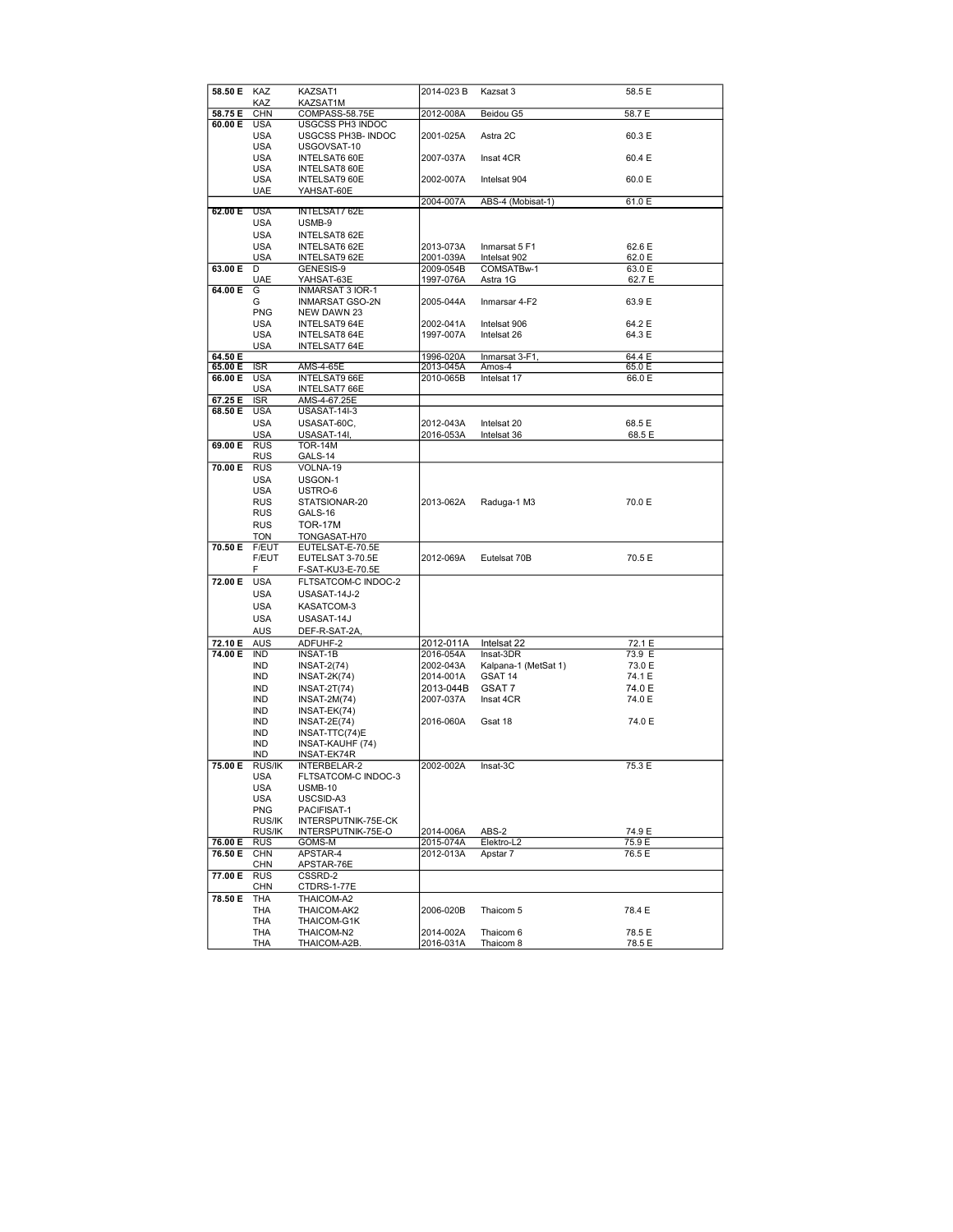| 79.60 E | <b>CHN</b> | CHINASAT-34A             |           |                          |        |
|---------|------------|--------------------------|-----------|--------------------------|--------|
| 80.00 E | <b>RUS</b> | STATSIONAR-1             |           |                          |        |
|         | RUS        | PROGNOZ-4                | 2015-075A | Cosmos 2513              | 80.2 E |
|         |            |                          |           |                          |        |
|         | <b>RUS</b> | POTOK-2                  | 2003-060A | Ekspress AM-22 (SESAT 2) | 80.1 E |
|         | <b>RUS</b> | EXPRESS-6                |           |                          |        |
|         | <b>RUS</b> | EXPRESS-6KA              |           |                          |        |
|         | <b>CHN</b> | CHINASAT-31              | 2008-019A | Tian Lian 1-01           | 79.8 E |
|         |            |                          |           |                          |        |
|         | <b>RUS</b> | EXPRESS-6B               |           |                          |        |
|         | <b>RUS</b> | FOTON-2                  |           |                          |        |
|         | <b>CHN</b> | COMPASS-80E              |           |                          |        |
|         | <b>CHN</b> | CTDRS-1-80E              |           |                          |        |
|         |            |                          |           |                          |        |
|         | <b>RUS</b> | VOLNA-8R                 |           |                          |        |
| 81.75 E | <b>RUS</b> | YAMAL-E3                 | 2015-073A | Chinasat 1C (ZX 1C)      | 81.5 E |
| 82.00 E | <b>USA</b> | <b>USMB-11</b>           |           |                          |        |
|         | <b>USA</b> | USGGR-8                  | 2013-038B | Insat 3D                 | 82.1 E |
|         | <b>USA</b> | USCSID-A4                |           |                          |        |
|         |            |                          |           |                          |        |
|         | J          | N-SAT-82E                | 1999-006A | JCsat-4A                 | 81.9 E |
|         | <b>IND</b> | <b>INSAT-MET82E</b>      |           |                          |        |
|         | <b>AUS</b> | DEF-R-SAT-1A             |           |                          |        |
| 83.00 E | <b>IND</b> | $INSAT-2(83)$            | 2005-049A | Insat 4A                 | 83.0 E |
|         | <b>IND</b> | <b>INSAT-2K (83)</b>     | 2014-061A | IRNSS-1C, i=4.8          | 83.0 E |
|         |            |                          |           |                          |        |
|         | <b>IND</b> | INSAT-2E83               | 2011-034A | GSat-12                  | 82.9 E |
|         | IND        | $INSAT-2M(83)$           | 2012-051B | GSat-10                  | 83.0 E |
|         | <b>IND</b> | INSAT-TTC(83)E           | 2015-041A | Gsat-6                   | 83.0 E |
|         | <b>IND</b> | INSAT-EK83               |           |                          |        |
|         | <b>IND</b> | INSAT-EK83R              |           |                          |        |
|         |            |                          |           |                          |        |
| 84.00 E | CHN        | CHINASAT-8=34B           | 2012-059A | Beidou G6                | 84.1 E |
| 85.00 E | <b>RUS</b> | VOLNA-5                  |           |                          |        |
|         | <b>RUS</b> | STATSIONAR-3             | 2010-002A | Raduga-1M2               | 84.9 E |
|         | <b>RUS</b> | TOR-4M                   |           |                          |        |
|         | <b>USA</b> | USTRO-9                  |           |                          |        |
|         |            |                          |           |                          |        |
|         | <b>RUS</b> | GALS-3                   |           |                          |        |
|         | <b>RUS</b> | TOR-4                    |           |                          |        |
|         | <b>USA</b> | <b>INTELSAT6 85E</b>     | 2009-067A | Intelsat IS-15           | 85.1 E |
|         | <b>USA</b> | <b>INTELSAT KFOS 85E</b> |           |                          |        |
|         |            |                          |           |                          |        |
|         | <b>USA</b> | <b>INTELSAT7 85E</b>     | 2007-063B | Horizons-2               | 84.9 E |
|         | <b>USA</b> | <b>INTELSAT8 85E</b>     |           |                          |        |
|         | <b>USA</b> | TDRS 85E                 | 1995-035B | TDRS 7                   | 84.6 E |
| 85.40 E | <b>RUS</b> | STATSIONAR-D5            | 1997-042A | ABS-3                    | 85.3 E |
|         | RUS        | SADKO-1                  |           |                          |        |
|         |            |                          |           |                          |        |
| 86.50 E | <b>CHN</b> | FY-2B                    | 2008-066A | FengYun 2E               | 86.9 E |
|         | <b>CHN</b> | FY-2BS                   |           |                          |        |
|         | KAZ        | KAZSAT2                  | 2011-035B | KazSat-2                 | 86.5 E |
|         | KAZ        | KAZSAT2M                 |           |                          |        |
|         |            |                          |           |                          |        |
|         | <b>RUS</b> | KUPOON-4M                |           |                          |        |
| 87.50 E | <b>CHN</b> | DFH-3-OC                 |           |                          |        |
|         | CHN        | DFH-3-OCM                | 2012-067A | Chinasat 12 (ZX 12)      | 87.5 E |
|         | <b>CHN</b> | CHINASAT-1               |           |                          |        |
| 88.00 E | <b>SNG</b> | ST-1A                    |           |                          |        |
|         | SNG        | ST-1A-CK                 | 2011-022B | ST-2                     | 88.0 E |
|         |            |                          |           |                          |        |
|         | AUS        | ADF WEST-2               |           |                          |        |
|         | <b>AUS</b> | DDSP-2                   | 2000-028A | Eutelsat 36A             | 88.5 E |
| 89.00 E | <b>USA</b> | <b>TDRS 89E</b>          | 2000-034A | TDRS8                    | 89.2 E |
| 90.00 E | <b>RUS</b> | VOLNA-8                  | 2014-082A | Yamal 401                | 89.9 E |
|         | <b>RUS</b> | STATSIONAR-6             |           |                          |        |
|         | <b>RUS</b> |                          |           |                          |        |
|         |            | <b>EXPRESS-7C</b>        |           |                          |        |
|         | <b>USA</b> | MILSTAR 5                |           |                          |        |
|         | USA        | USTRO-7                  |           |                          |        |
|         | <b>RUS</b> | LOUTCH-3                 |           |                          |        |
|         | <b>RUS</b> | EXPRESS-7B               |           |                          |        |
|         |            |                          |           |                          |        |
|         | RUS        | EXPRESS-7                |           |                          |        |
| 90.75 E | J          | DRTS-90.75E              | 2002-042B | Kodama (DRTS)            | 90.7 E |
|         | J          | N-SAT-90.75E             |           |                          |        |
| 91.50 E | MLA        | MEASAT-91.5E             | 2009-032A | Measat-3A                | 91.5 E |
|         | <b>MLA</b> | MEASAT-1                 |           | Measat-3                 | 91.5 E |
|         |            |                          | 2006-056A |                          |        |
|         | MLA        | APSTAR-92E               |           |                          |        |
|         | MLA        | MEASAT-IC 91.5E          | 2014-054B | Measat -3B               | 91.5 E |
|         | <b>MLA</b> | MEASAT-1R                | 2002-062A | Nimig 2                  | 91.5 E |
|         | MLA        | MEASAT-AK 91.5           |           |                          |        |
|         |            |                          |           |                          |        |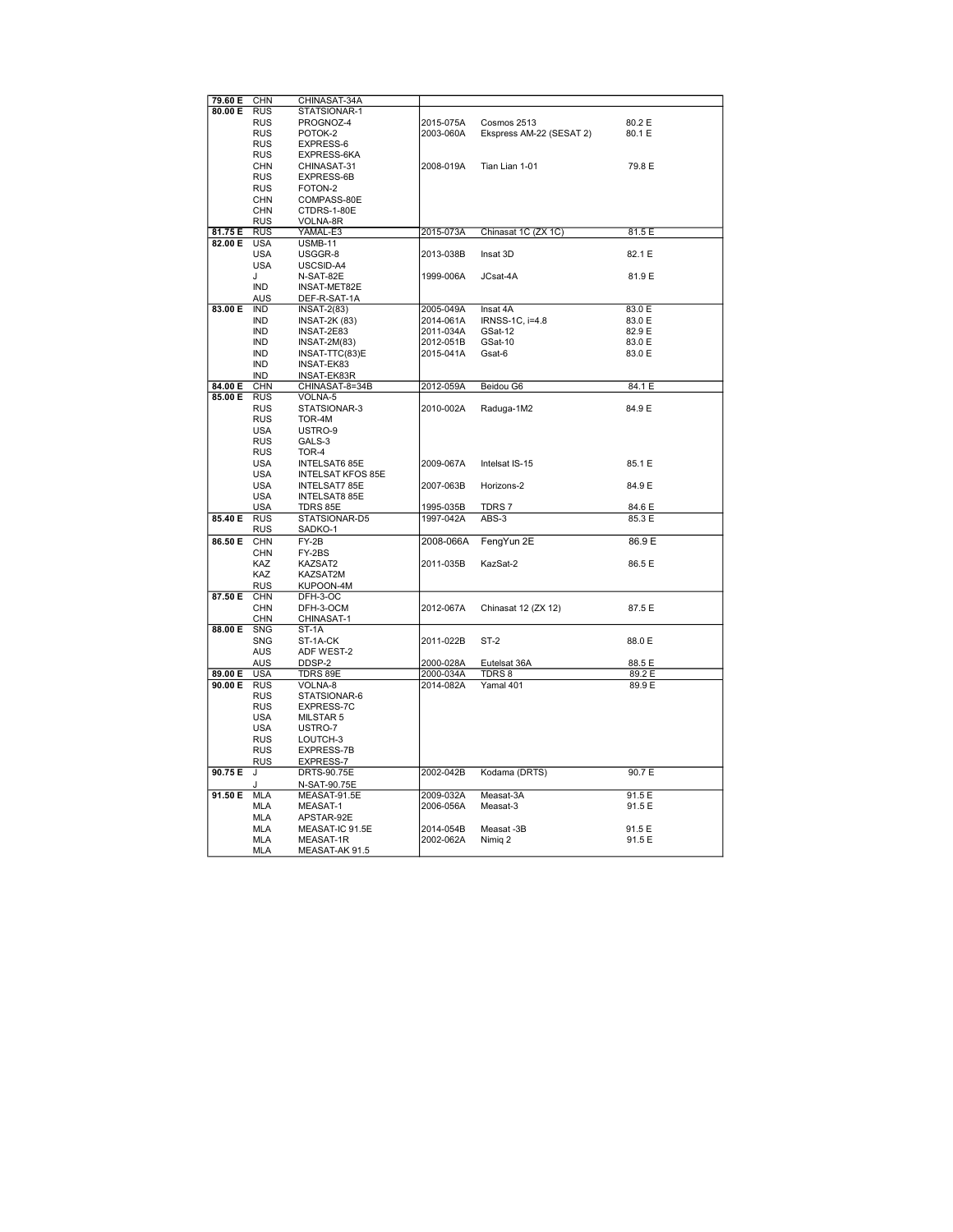| 92.00 E      | <b>USA</b>        | <b>USMB-12</b>             |            |                       |                      |  |
|--------------|-------------------|----------------------------|------------|-----------------------|----------------------|--|
|              | USA               | P92-8                      |            |                       |                      |  |
|              |                   |                            |            |                       |                      |  |
|              | <b>USA</b>        | P-197-7                    |            |                       |                      |  |
|              | <b>USA</b>        | USCSID-A5                  |            |                       |                      |  |
| 92.20 E      | <b>CHN</b>        | CHNBSAT-92.2E              | 2008-028A  | Chinasat 9 (ZX 9)     | 92.2 E               |  |
|              | <b>CHN</b>        | APSTAR-92E                 |            |                       |                      |  |
|              | <b>CHN</b>        | SINOSAT-92.2E              |            |                       |                      |  |
|              | <b>CHN</b>        | CHINASAT-92.2E             |            |                       |                      |  |
|              |                   |                            |            |                       |                      |  |
| 93.00 E AUS  |                   | DEF-R-SAT-3A               |            |                       |                      |  |
|              | J                 | JMCS-93E                   |            |                       |                      |  |
|              |                   |                            |            |                       |                      |  |
|              | J                 | N-SAT-90.75E               |            |                       |                      |  |
| 93.50 E      | <b>IND</b>        | INSAT-2(93.5)              |            |                       |                      |  |
|              | <b>IND</b>        | INSAT-2K(93.5)             | 2007-007A  | Insat 4B              | 93.5 E               |  |
|              | <b>IND</b>        | INSAT-2M(93.5)             |            |                       |                      |  |
|              | <b>IND</b>        | INSAT-2T(93.5)             |            |                       |                      |  |
|              | IND               | INSAT-EK93.5               | 2015-065A  | GSAT-15               | 93.5 E               |  |
|              |                   |                            |            |                       |                      |  |
|              | IND               | INSAT-EK93.5R              |            |                       |                      |  |
|              | IND               | INSAT-TTC(93.5)E           |            |                       |                      |  |
|              | IND               | <b>INSAT-2E93.5</b>        |            |                       |                      |  |
| 95.00 E      | HOL               | <b>INTELSAT KA 95E</b>     | 2013-071A  | SES-8                 | 95.0 E               |  |
|              | HOL               | INTELSAT8 95E              | 2007-007B  | Skynet 5A             | 95.1 E               |  |
|              | HOL               | INTELSAT7 95E              |            |                       |                      |  |
|              | <b>HOL</b>        | INTELSAT5A 95E             |            |                       |                      |  |
|              | <b>HOL</b>        |                            |            | NSS <sub>6</sub>      |                      |  |
|              |                   | NSS-9                      | 2002-057A  |                       | 95.0 E               |  |
|              | <b>RUS</b>        | CSDRN-M                    | 2014-023A  | Luch 5V               | 94.7 E               |  |
|              | HOL               | NSS-KA41                   |            |                       |                      |  |
|              | <b>HOL</b>        | <b>NSS-G2-18</b>           |            |                       |                      |  |
|              | <b>RUS</b>        | CSDRN                      |            |                       |                      |  |
| 96.50 E      | <b>RUS</b>        | EXPRESS-8B                 | 2008-003A  | Ekspress AM-33        | 96.5 E               |  |
|              | <b>RUS</b>        | VOLNA-5R                   |            |                       |                      |  |
|              |                   |                            |            |                       |                      |  |
|              | <b>RUS</b>        | EXPRESS-8                  |            |                       |                      |  |
| 98.00 E      | <b>RUS</b>        | PROGNOZ-8                  |            |                       |                      |  |
|              | <b>CHN</b>        | CHINASAT-22                | 2012-028A  | Chinasat 2A( ZX 2A)   | 98.2 E               |  |
|              | <b>CHN</b>        | CHINASAT-3                 | 2013-020A  | Chinasat 11 (ZX 11)   | 97.9 E               |  |
|              | CHN               | DFH-3A-OC                  |            |                       |                      |  |
|              | <b>CHN</b>        | CHINASAT-44                |            |                       |                      |  |
|              |                   |                            |            |                       |                      |  |
|              | CHN               | CHINASAT-64                |            |                       |                      |  |
| 98.20 E      | <b>CHN</b>        | CHNSAT-98E                 |            |                       |                      |  |
| 98.50 E      | <b>UAE</b>        | <b>EMARSAT-4S</b>          | 2008-001A  | Thuraya 3             | 98.5 E               |  |
| 99.00 E      | <b>RUS</b>        | STATSIONAR-T               |            |                       |                      |  |
|              | <b>RUS</b>        | STATSIONAR-T2              |            |                       |                      |  |
| 99.50 E      | <b>CHN</b>        | FYGEOSAT-99.5E             |            |                       |                      |  |
| 100.00 E USA |                   | FLTSATCOM-A INDOC-4        |            |                       |                      |  |
|              | <b>USA</b>        | USNN-4                     |            |                       |                      |  |
| 100.50 E CHN |                   | ASIASAT-EKZ                |            |                       |                      |  |
|              | <b>CHN</b>        |                            | 2009-042A  | Asiasat 5             | 100.4 E              |  |
|              |                   |                            |            |                       |                      |  |
|              |                   | ASIASAT-E                  |            |                       |                      |  |
|              | <b>CHN</b>        | ASIASAT-EK1                |            |                       |                      |  |
|              | <b>CHN</b>        | ASIASAT-EKS                |            |                       |                      |  |
|              | <b>CHN</b>        | ASIASAT-EKX                |            |                       |                      |  |
| 101.50 E CHN |                   | CHINASAT-45                | 2006-038A  | Zhongxing-22A         | 101.8 E              |  |
|              |                   |                            | 2016-048A  | Tiantong-11           | 101.4 E              |  |
| 103.00 E RUS |                   | STATSIONAR-21              |            |                       |                      |  |
|              | <b>USA</b>        | USGON-3                    |            |                       |                      |  |
|              |                   |                            |            |                       |                      |  |
|              | <b>CHN</b>        | STW-2                      |            |                       |                      |  |
|              | <b>RUS</b>        | EXPRESS-9                  |            |                       |                      |  |
|              | USA               | USTRO-8                    |            |                       |                      |  |
|              | <b>RUS</b>        | EXPRESS-9B                 | 2005-023A  | Express-AM3           | 103.0 E              |  |
|              | <b>CHN</b>        | CHINASAT-65                | 2003-052A  | Zhongxing-20          | 103.3 E              |  |
|              | <b>CHN</b>        | DFH-4-OB                   | 2015-063A  | Chinasat 2C (ZX 2C    | 103.4 E              |  |
|              | <b>CHN</b>        | DFH-3-OB                   |            |                       |                      |  |
| 104.00 E AUS |                   | DDSP-104E                  |            |                       |                      |  |
|              |                   |                            |            |                       |                      |  |
|              | AUS               | <u>ADF WEST 5</u>          |            |                       |                      |  |
| 105.00 E AUS |                   | ASIABSS                    | 2000-016A  | AsiaStar              | 105.0 E              |  |
|              | <b>CHN</b>        | FY-2A                      | 2014-090A  | FengYun 2G            | 104.5 E              |  |
|              | <b>CHN</b>        | FY-2AS                     |            |                       |                      |  |
|              | <b>CHN</b>        | CHINASAT-46                |            |                       |                      |  |
| 105.50 E     | <b>CHN</b>        | ASIASAT-CK-1               | 2011-069A  | Asiasat 7             | 105.5 E              |  |
|              |                   |                            |            |                       |                      |  |
|              | CHN               | ASIASAT-1                  |            |                       |                      |  |
|              | <b>CHN</b>        | ASIASAT-CKS                | 2014-046 A | Asiasat 8             | 105.4 E              |  |
|              | <b>CHN</b>        | ASIASAT-CK                 | 2015-083A  | Gaofen 4              | 105.7 E              |  |
|              | <b>CHN</b>        | ASIASAT-CKX                |            |                       |                      |  |
|              | <b>CHN</b>        | ASIASAT-CKZ,               |            |                       |                      |  |
| 106.50 E     | USA               | USMB-13                    |            |                       |                      |  |
| 108.00 E     | <b>INS</b>        | PALAPA-B1                  | 2009-027A  | SES-7 (Protostar 2)   | $108.2 \overline{E}$ |  |
|              | <b>INS</b>        | PALAPA-B1-EC               |            |                       |                      |  |
|              | INS               | PALAPA-C2                  | 1999-042A  | Telkom 1              | 108.0 E              |  |
|              |                   |                            |            |                       |                      |  |
| 108.20 E     | G                 | AM-SAT A4                  | 2000-059A  | <b>NSS-11 (AAP-1)</b> | 108.2 E              |  |
|              | G                 | AM SAT-108.2E-G            |            |                       |                      |  |
|              | HOL               | NSS-BSS 108.2E TTC         |            |                       |                      |  |
|              | INS<br><b>LUX</b> | INDOSTAR-110R<br>LUX-G5-25 |            |                       |                      |  |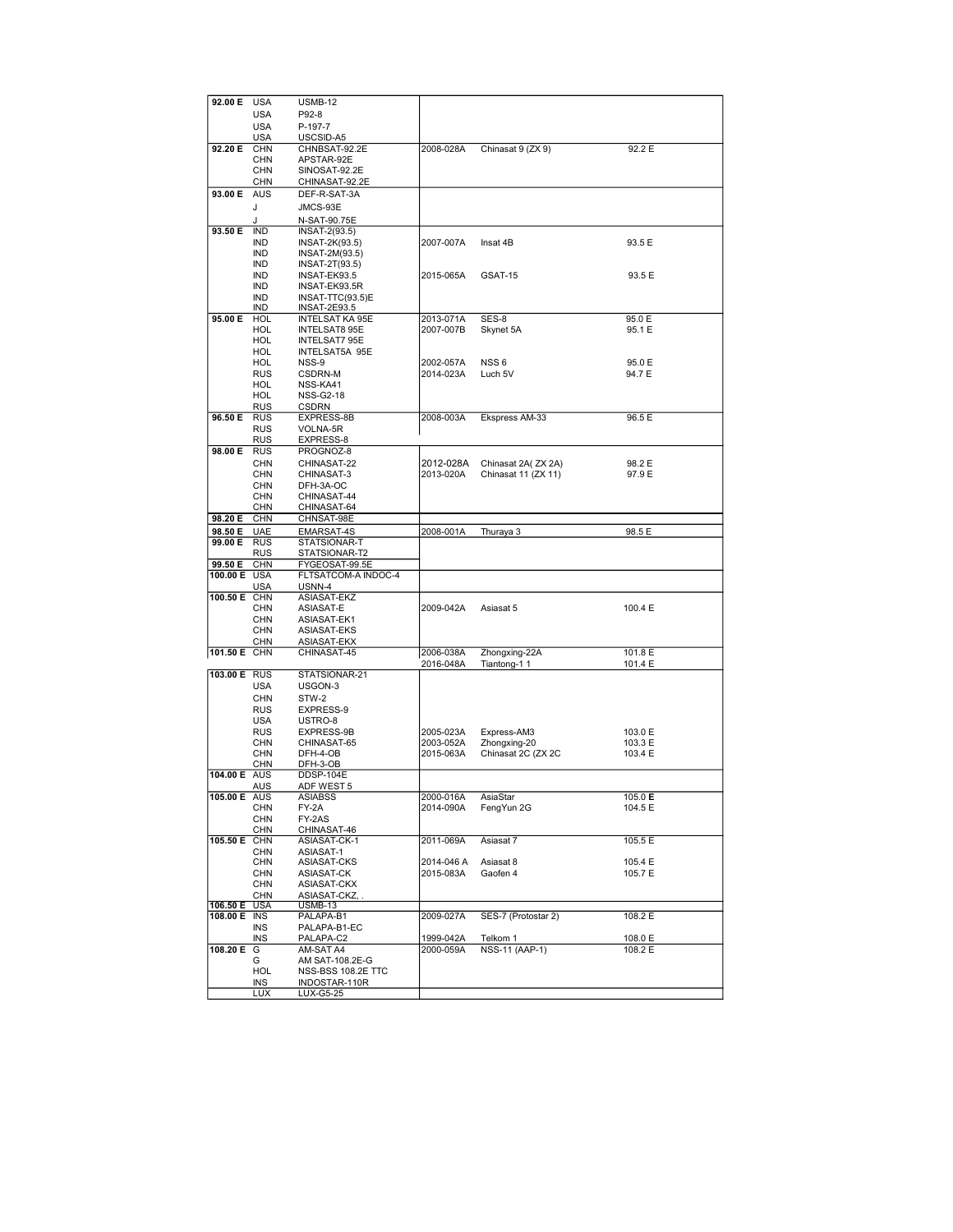| 109.00 E G   |                          | <b>INMARSAT-3 POR WEST</b>  |           |                          |         |
|--------------|--------------------------|-----------------------------|-----------|--------------------------|---------|
| 109.65 E J   |                          | TAIKI-109.65                |           |                          |         |
| 109.85 E J   |                          | <b>BSAT-109.85</b>          | 2007-036B | BSAT-3A                  | 109.8 E |
|              |                          |                             | 2010-056B | BSAT-3B                  | 109.8 E |
| 110.00 E USA |                          | USGGR-11                    |           |                          |         |
|              | <b>USA</b>               | USCSID-A6                   |           |                          |         |
|              | J                        | <b>N-SAT-110</b>            | 2000-060A | N-SAT-110 ( JCSAT-110)   | 110.0 E |
|              | J                        | <b>BSAT-110</b>             | 2011-041B | BSat-3C (JCSAT-110R)     | 110.0 E |
|              | J                        | <b>N-SAT-110E</b>           |           |                          |         |
|              | J                        | JMCS-D2-X                   |           |                          |         |
|              | J                        | JMCS-2                      |           |                          |         |
| 110.50 E CHN |                          | CHINASAT-6                  | 2011-026A | Chinasat 10 (ZX 10)      | 110.5 E |
|              | <b>CHN</b>               | SINOSAT-5                   |           |                          |         |
|              | <b>CHN</b>               | CHINASAT-2                  |           |                          |         |
|              | <b>CHN</b>               | DFH-3A-OB                   |           |                          |         |
|              | <b>CHN</b>               | CHINASAT-33                 | 2010-024A | Beidou G3                | 110.3 E |
|              | <b>CHN</b>               | COMPASS-110.5E              |           |                          |         |
| 111.00 E USA |                          | USGAE-12M                   |           |                          |         |
| 111.50 E IND |                          | INSAT-KU10(111.5)E          | 2012-002A | Fengyun 2F               | 111.9 E |
| 113.00 E INS |                          | PALAPA-B2                   | 2009-046A | Palapa D                 | 113.0 E |
|              | <b>KOR</b>               | KOREASAT-113E               | 2006-034A | Koreasat 6 (Mugungwha 5) | 113.0 E |
|              | <b>KOR</b>               | KOREASAT-2                  |           |                          |         |
|              | <b>KOR</b>               | KOREASAT-113X               |           |                          |         |
|              | <b>INS</b>               | PALAPA-C1-K                 |           |                          |         |
|              | <b>KOR</b>               | <b>INFOSAT-B</b>            |           |                          |         |
|              | <b>INS</b>               | PALAPA-C1                   | 1998-050A | Astra 2 A                | 113.4 E |
| 115.50 E CHN |                          | DFH-4-OD                    | 2007-031A | Zhongxing 6B             | 115.5 E |
|              | <b>CHN</b>               | CHINASAT-MSB4               |           |                          |         |
|              |                          |                             |           |                          |         |
|              | <b>CHN</b><br><b>CHN</b> | DFH-3-OD<br>CHINASAT-115.5E |           |                          |         |
|              | <b>CHN</b>               | DFH-5-OD                    |           |                          |         |
| 116.00 E KOR |                          | INFOSAT-C,                  | 2010-070B | Koreasat 6               | 116.0 E |
|              | <b>KOR</b>               | KOREASAT-1                  |           |                          |         |
| 116.10 E PNG |                          | PACIFISAT-9                 | 1999-046A | ABS-7                    | 116.1 E |
| 116.20 E KOR |                          | COMS-116.2E                 |           |                          |         |
| 118.00 E INS |                          | PALAPA-B3EC                 |           |                          |         |
|              | <b>INS</b>               | PALAPA-B3                   | 2005-046A | Telkom 2                 | 118.0 E |
|              | <b>INS</b>               | PALAPA-C3-K                 |           |                          |         |
|              | <b>INS</b>               | PALAPA-C3                   |           |                          |         |
|              | <b>INS</b>               | PALAPA-B3 TT&C              |           |                          |         |
| 119.50 E     | <b>THA</b>               | THAICOM-1P1                 | 2005-028A | Thaicom 4                | 119.4 E |
| 120.00 E THA |                          | THAICOM-N3                  |           |                          |         |
|              | <b>THA</b>               |                             | 2014-052A | Asiasat 6                |         |
|              | <b>THA</b>               | THAICOM-A3,<br>THAICOM-A3B  |           |                          | 1199E   |
|              | THA                      | THAICOM-G2K                 |           |                          |         |
|              |                          |                             |           |                          |         |
| 121.00 E CHN | <b>CHN</b>               | ASIASAT-120V                |           |                          |         |
|              |                          | DFH-3-OE                    |           |                          |         |
| 122.00 E CHN | <b>AUS</b>               | DEF-R-SAT-4B 121.0E         | 2003-014A | AsiaSat 4                |         |
|              |                          | ASIASAT-A                   |           |                          | 122.1 E |
|              | <b>CHN</b>               | ASIASAT-AK                  |           |                          |         |
|              | <b>CHN</b>               | ASIASAT-AK1                 |           |                          |         |
|              | <b>CHN</b>               | ASIASAT-AKS                 |           |                          |         |
|              | <b>CHN</b>               | ASIASAT-AKX                 |           |                          |         |
| 122.20 E CHN |                          | ASIASAT-AKZ                 |           |                          |         |
| 123.00 E INS |                          | GARUDA-2                    | 2010-029A | Artemis                  | 123.0 E |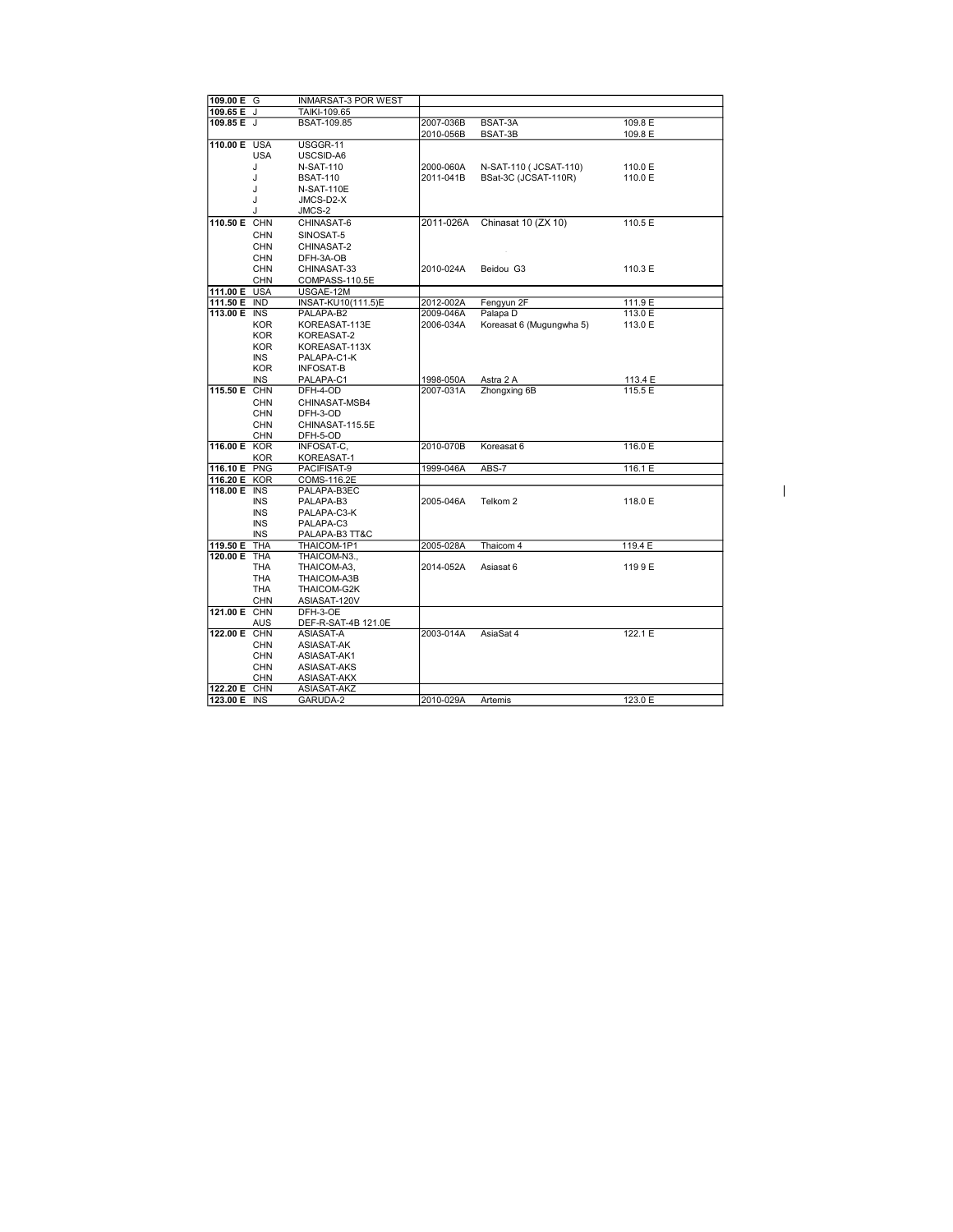| 123.50 E CHN | <b>CHN</b>               | FY-2C<br>FY-2CS         | 2006-053A  | Fengyun 2D            | 123.5 E |  |
|--------------|--------------------------|-------------------------|------------|-----------------------|---------|--|
| 124.00 E     | J                        | JCSAT-FO-124E           |            |                       |         |  |
|              | J                        | <b>JCSAT-3B</b>         | 2012-023A  | JCSAT-13              | 124.0 E |  |
|              | J                        | <b>N-SAT-124E</b>       |            |                       |         |  |
|              | ۱.                       | SJC-1                   |            |                       |         |  |
| 125.00 E     | <b>CHN</b>               | STW-1                   | 2010-042A  |                       | 125.1 E |  |
|              | <b>CHN</b>               |                         |            | Chinasat 6A (ZX 6A)   |         |  |
|              |                          | DFH-3-OA                |            |                       |         |  |
|              | <b>CHN</b><br><b>CHN</b> | DFH-4-OA<br>CHINASAT-49 |            |                       |         |  |
|              | <b>CHN</b>               | CHINASAT-MSB5           |            |                       |         |  |
|              |                          |                         |            |                       |         |  |
|              | <b>CHN</b>               | CHINAST-ROUTE8          |            |                       |         |  |
| 127.50 E     | J                        | JCSAT-T-127.5E          |            |                       |         |  |
| 128.00 E RUS |                          | STATSIONAR-D6           |            |                       |         |  |
|              | <b>RUS</b>               | GALS-10                 |            |                       |         |  |
|              | J                        | <b>N-SAT-128</b>        | 2006-033A  | <b>JCSAT 3A</b>       | 128.0 E |  |
|              | <b>RUS</b>               | TOR-6M                  |            |                       |         |  |
|              | <b>RUS</b>               | STATSIONAR-15           |            |                       |         |  |
|              | J                        | JCSAT-FO-128E           | 2009-044A  | JCSAT-RA (JCSAT-12)   | 127.9 E |  |
|              | <b>RUS</b>               | VOLNA-9                 |            |                       |         |  |
|              | <b>RUS</b>               | TOR-6                   |            |                       |         |  |
|              | J.                       | JCSAT-3A                |            |                       |         |  |
| 128.20 E KOR |                          | COMS-128.2E             | 2010-032A  | Coms 1                | 128.2 E |  |
|              |                          | GALS-5                  | 2015-067A  | Laosat 1<br>IRNSS-1G  | 128.5 E |  |
| 130.00 E RUS |                          |                         | 2016-027A  |                       | 129.4 E |  |
|              | <b>CHN</b>               | SINOSAT-3C              | 2011-047A  | Chinasat 1A (ZX 1A)   | 129.8 E |  |
|              | <b>RUS</b>               | <b>TOR-10M</b>          |            |                       |         |  |
|              | <b>RUS</b>               | PROGNOZ-5               |            |                       |         |  |
|              | <b>CHN</b>               | DFH-3A-OD               |            |                       |         |  |
|              | <b>CHN</b>               | CHNSAT-130E             |            |                       |         |  |
|              | <b>CHN</b>               | CHNSAT-2-130E           |            |                       |         |  |
|              | <b>CHN</b>               | CHINASAT-4              |            |                       |         |  |
| 131.00 E     | <b>CHN</b>               | APSTAR-1                | 2010-064A  | Zhongxing 20A         | 130.1 E |  |
| 132.00 E J   |                          | JCSAT-FO-132E           | 2008--010A | <b>JCSAT-5A</b>       | 132.0 E |  |
|              | Л.                       | D-STAR-1                |            |                       |         |  |
|              | <b>VTN</b>               | VINASAT-4A2             | 2008-018A  | Vinasat -1            | 131.9 E |  |
|              | J                        | N-STAR-F                |            |                       |         |  |
|              | <b>VTN</b>               | <b>VINASAT-TTC</b>      |            |                       |         |  |
|              | J                        | N-STAR-A                |            |                       |         |  |
|              | Л.                       | N-STAR-A2               |            |                       |         |  |
|              | <b>VTN</b>               | VINASAT-4A3             | 2012-023B  | Vinasat-2             | 131.8 E |  |
| 134.00 E     | <b>TON</b>               | TONGASAT AP-2           |            |                       |         |  |
|              | <b>TON</b>               | TONGASAT-2/134E         |            |                       |         |  |
|              | <b>TON</b>               | TONGASAT-C/KU-2         |            |                       |         |  |
|              | CHN                      | APST5AR-2               |            |                       |         |  |
|              | CHN                      | CHINASAT-134E           | 2005-010A  | Apstar 6              | 133.9 E |  |
| 136.00 E     | J                        | D-STAR-2                | 2002-015A  | JCSAT-2A              | 136.0 E |  |
|              | J                        | N-STAR-B                | 2002-035B  | N-Star C              | 136.0 E |  |
|              | J                        | N-STAR-B2               |            |                       |         |  |
|              | J                        | N-STAR-E                |            |                       |         |  |
|              | J                        | JCSAT-FO-136E           |            |                       |         |  |
| 138.00 E CHN |                          | APSTAR 5-KU             | 2004-024A  | Apstar 5 (Telstar 18) | 138.0 E |  |
|              | <b>CHN</b>               | CHINASAT-138E           |            |                       |         |  |
|              | <b>TON</b>               | TONGASAT C/KU-3         |            |                       |         |  |
|              |                          |                         |            |                       |         |  |
|              | <b>TON</b>               | TONGASAT 2/138E         |            |                       |         |  |
|              | <b>TON</b>               | TONGASAT-AP3            |            |                       |         |  |
| 140.00 E     | <b>RUS</b>               | EXPRESS-10KA            |            |                       |         |  |
|              | <b>CHN</b>               | CHINASAT-32             | 2015-054A  | Sky Muster (NBN1A)    | 140.3 E |  |
|              | <b>CHN</b>               | COMPASS-140E            | 2010-001A  | Beidou G1             | 140.1 E |  |
|              | <b>RUS</b>               | VOLNA 6                 |            |                       |         |  |
|              | <b>RUS</b>               | EXPRESS-10B             | 2014-010B  | Express AT-2          | 139.8 E |  |
|              | J                        | GMS-140E                |            |                       |         |  |
|              | <b>RUS</b>               | EXPRESS-10              | 2013-077A  | Express-AM5           | 140.0 E |  |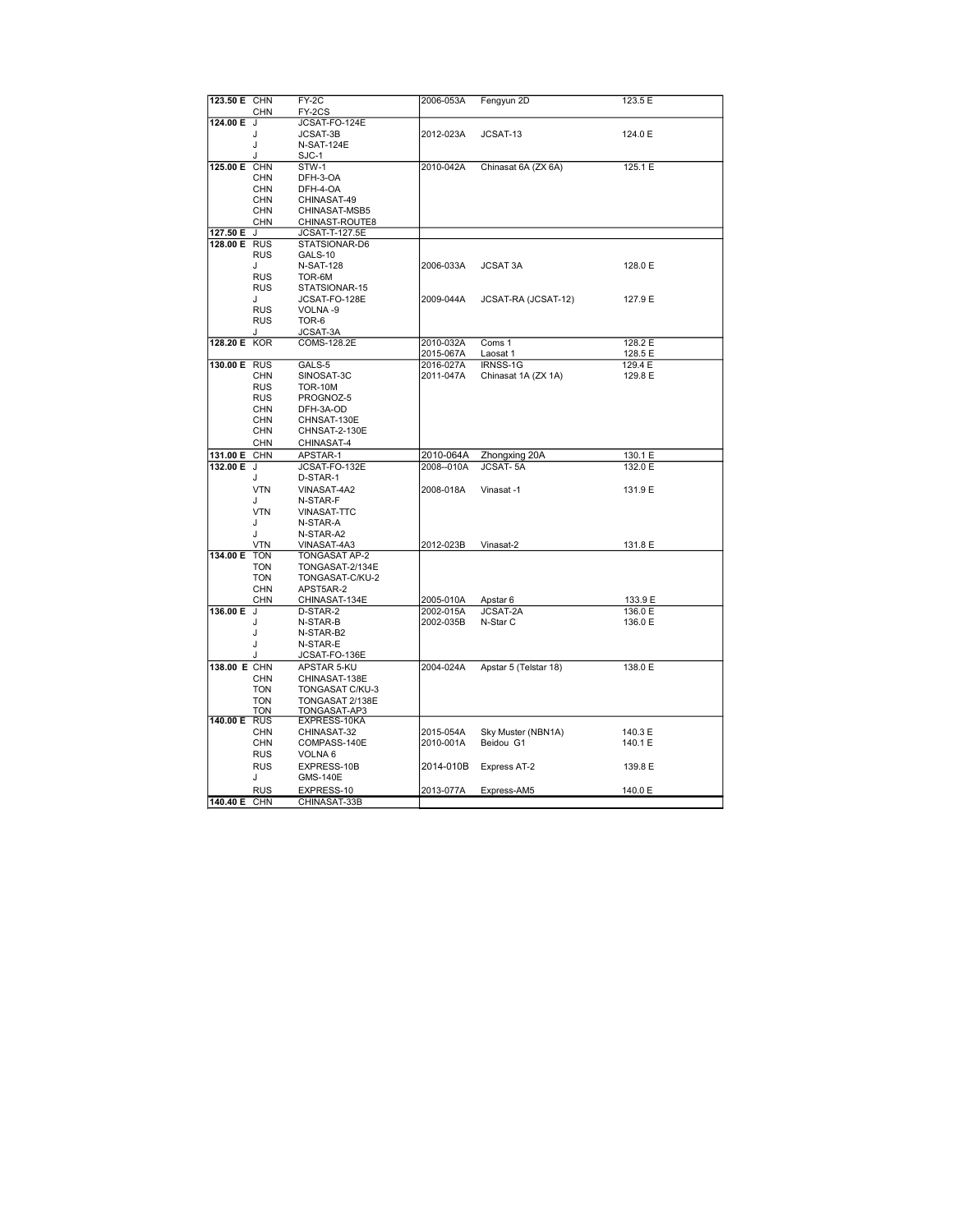|              | 140.70 E J              | HIMAWARI-8-140E                    | 2014-060A | Himawari-8             | 140.7 E |
|--------------|-------------------------|------------------------------------|-----------|------------------------|---------|
| 142.00 E CHN |                         | APSTAR-142E                        | 2015-059A | Apstar 9               | 142.0 E |
|              | THA                     | THAICOM-G3K                        |           |                        |         |
| 143.00 E     | J                       | WINDS-A                            | 2008-007A | Kizuna (Winds)         | 143.0 E |
| 143.50 E     | G                       | INMARSAT-4 143.5E                  | 2005-009A | Inmarsat 4 F1          | 143.4 E |
|              | G                       | INMARSAT-4A 143.5E                 |           |                        |         |
|              | G                       | INMARSAT-3-POR-3                   | 1998-065A | Intelsat 8             | 143.7 E |
| 143.72 E     | J                       | N-SAT-143.72E                      |           |                        |         |
| 144.00 E     | J                       | JMCS-1                             |           |                        |         |
|              | J                       | <b>N-SAT-146</b>                   |           |                        |         |
|              | J                       | JMCS-C2-X                          | 2008-038A |                        | 144.0 E |
|              | J                       | SUPERBIRD-C2                       |           | Superbird C2           |         |
|              | J<br>J                  | JMCS-1R<br>SUPERBIRD-C             |           |                        |         |
| 144.50 E     | <b>CHN</b>              | CHINASAT-35C                       | 2016-037A | Beidou G7              | 144.4 E |
| 145.00 E     | <b>RUS</b>              | EXPRESS-11                         | 2002-029A | Express-A4             | 145.4 E |
|              | <b>RUS</b>              | VOLNA 6R                           | 2016-060B | Sky Muster 2           | 144.8 E |
|              | <b>USA</b>              | USGON 6                            |           |                        |         |
|              | J                       | MTSAT-C-145E                       | 2006-004A | Himawari-7 (MTSAT-2)   | 145.0 E |
|              | J                       | MTSAT-B-145E                       |           |                        |         |
| 146.00 E INS |                         | PALAPA PAC-KU 146E                 | 1999-013A | Asiasat 3S             | 146.0 E |
|              | <b>INS</b>              | PALAPA PAC-C 146E                  | 1998-033A | Chinasat 5A            | 147.1 E |
|              | J                       | ETS-8                              |           |                        |         |
| 148.00 E     | <b>MLA</b>              | MEASAT-2                           | 1996-063B | Africasat-2 (Measat-2) | 147.9 E |
|              | <b>MLA</b>              | MEASAT-148E                        |           |                        |         |
|              | <b>MLA</b>              | MEASAT-2R                          |           |                        |         |
| 150.00E      | <b>USA</b>              | USGCSS PH3B W PAC-3                |           |                        |         |
|              | J                       | JCSAT-1R                           |           |                        |         |
|              | J                       | JCSAT-FO-150E                      |           |                        |         |
|              | . I                     | JCSAT-1                            | 1997-075A | JCSAT-1B               | 149.9 E |
| 150.50 E     | $\overline{\text{INS}}$ | PALAPA-C4                          | 2016-039A | <b>Brisat</b>          | 150.5 E |
|              | <b>INS</b>              | PALAPA-C4-A                        |           |                        |         |
| 152.00 E AUS |                         | AUSSAT B 152E MOB                  | 2007-044A | Optus D <sub>2</sub>   | 152.0 E |
|              | <b>AUS</b>              | AUSSAT B 152E MXL                  |           |                        |         |
|              | <b>AUS</b>              | <b>AUSSAT B 152E</b>               |           |                        |         |
| 154.00 E     | USA<br>J                | USGAE 9R<br>JCSAT-2                |           |                        |         |
|              |                         | JCSAT-2R                           | 2016-028A | <b>JCSAT 2B</b>        | 154.0 E |
|              | J                       | <b>N-SAT-154E</b>                  |           |                        |         |
|              | J                       | JCSA-FO-154E                       | 2015-046A | TJS-1                  | 154.8 E |
| 156.00 E     | AUS                     | AUSSAT C 156E FSS                  |           |                        |         |
|              |                         |                                    |           |                        |         |
|              | <b>AUS</b>              | AUSSAT B 156E MXL                  |           |                        |         |
|              | AUS                     | AUSSAT C 156E GOV                  |           |                        |         |
|              | AUS                     | ADF 156E GOV                       |           |                        |         |
|              | <b>AUS</b>              | AUSSAT B 156E S                    |           |                        |         |
|              | AUS                     | AUSSAT D 156E GOV                  | 2009-044B | Optus D <sub>3</sub>   | 156.0 E |
|              | <b>AUS</b>              | AUSSAT C 156E GOVR                 | 2003-028B | Optus C1               | 156.0 E |
| 157.00 E     | <b>USA</b>              | <b>INTELSAT5A 157E</b>             | 1997-046A | Intelsat 5             | 156.9 E |
|              | <b>USA</b>              | <b>INTELSAT6 157E</b>              |           |                        |         |
|              | <b>USA</b>              | INTELSAT7 157E                     |           |                        |         |
|              | USA<br>J                | <b>INTELSAT8 157E</b>              |           |                        |         |
| 158.00 E     |                         | SUPERBIRD-A2,                      | 1999-053A | ABS <sub>6</sub>       | 159.0 E |
|              | J<br>J                  | JMCS-3A<br>SUPERBIRD-A             |           |                        |         |
|              | J                       | SUPERBIRD-A2-R                     |           |                        |         |
| 160.00 E AUS |                         | AUSSAT B 160E MXL                  | 2006-043B | Optus D1               | 160.0 E |
|              | <b>AUS</b>              | AUSSAT B 160E S                    |           |                        |         |
|              |                         | AUSSAT D 160E FSS                  |           |                        |         |
|              | AUS                     | AUSSAT B 160E                      |           |                        |         |
|              | AUS                     | AUSSAT B 160E NZ                   |           |                        |         |
|              | CHN                     | COMPASS-160E                       | 2010-057A | Beidou G4              | 1601 E  |
| 162.00 E     | J                       | SUPERBIRD-B2-KA                    |           |                        |         |
|              | J                       | N-SAT-162E                         | 2016-050A | JCSAT-16               | 162.1 E |
|              | J                       | SUPERBIRD-B                        |           |                        |         |
|              | J                       | SUPERBIRD-B2                       | 2000-001A | Superbird-B2           | 162.0 E |
|              | J                       | SUPERBIRD-B2R                      |           |                        |         |
|              | J                       | JMCS-B4-X                          |           |                        |         |
|              | J                       | JMCS-3B                            |           |                        |         |
| 163.00 E     | <b>CHN</b>              | COMPASS-163E                       | 2016-065A | Shijian-17 (SJ-17)     | 163.1 E |
|              | CHN                     | CHINASAT-ROUTE 15                  |           |                        |         |
| 164.00 E AUS |                         | AUSSAT B 164E MOB                  |           |                        |         |
|              | <b>AUS</b><br>AUS       | AUSSAT B 164E MXL<br>AUSSAT B 164E | 2014-054A | Optus 10               | 164.0 E |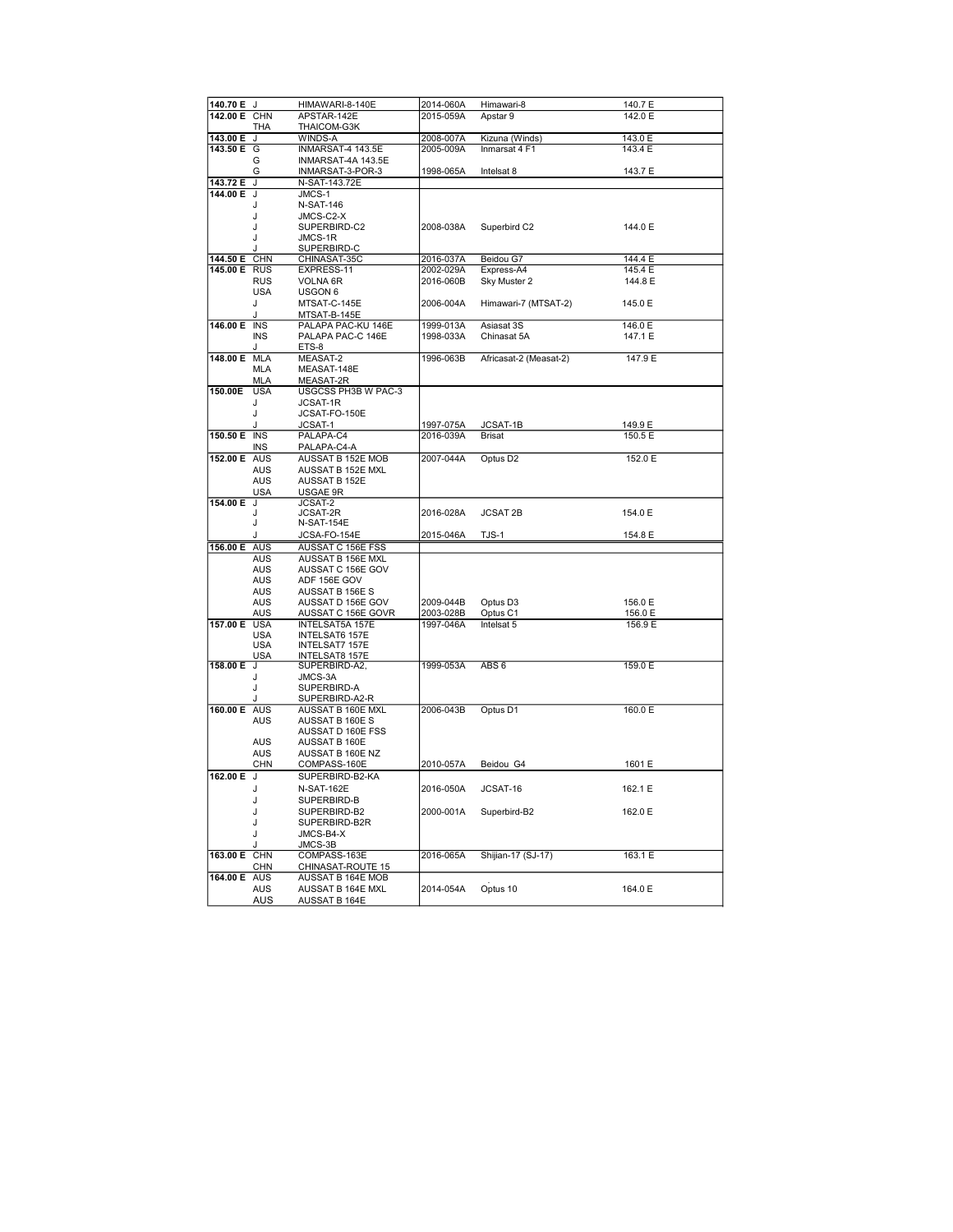| 166.00 E USA        |            | USASAT-14H                 | 2012-030A | Intelsat 19 (IS 19)    | 166.0 E |
|---------------------|------------|----------------------------|-----------|------------------------|---------|
|                     | <b>RUS</b> | PROGNOZ-6                  |           |                        |         |
|                     | USA        | USASAT-60B                 |           |                        |         |
| 167.00 E RUS        |            | VSSRD-2M                   |           |                        |         |
|                     |            |                            |           |                        |         |
|                     | <b>RUS</b> | VSSRD-2                    | 2011-074B | Luch-5A                | 166.9 E |
|                     | <b>CHN</b> | <b>CTDRS-2-167E</b>        |           |                        |         |
| 169.00 E USA        |            | USASAT-14G                 |           |                        |         |
|                     | <b>USA</b> | USASAT-60J                 | 1998-037A | In8telsat 805 (IS-805) | 169.0 E |
| 171.00 E            | CHN        | CTDRS-2-171E               |           |                        |         |
| 172.00 E            | <b>USA</b> | FLTSATCOM- W PAC           | 2005-052A | Eutelsat 172A (GE-23)  | 171.9 E |
|                     | <b>USA</b> | <b>FLTSATCOM-C W PAC-1</b> |           |                        |         |
|                     | <b>USA</b> | KASATCOM-5                 |           |                        |         |
|                     | <b>USA</b> | USASAT-14K                 |           |                        |         |
|                     |            |                            |           |                        |         |
|                     | <b>USA</b> | USASAT-60A                 |           |                        |         |
| 175.00 E            | <b>USA</b> | <b>USGCSS PH3 W PAC</b>    |           |                        |         |
|                     | <b>USA</b> | USGCSS PH3B W PAC          |           |                        |         |
|                     | USA        | USGOVSAT-12                |           |                        |         |
| 176.80 E            | CHN        | CTDRS-2-176.8E             | 2011-032A | Tianlian 1-02          | 176.7 E |
| 177.00 E            | <b>USA</b> | <b>INTELSAT7 177E</b>      |           |                        |         |
| 177.50 E            | <b>USA</b> | USGAE 4                    |           |                        |         |
|                     | <b>USA</b> | MILSTAR 14                 |           |                        |         |
| 178.00 E            | G          | <b>INMARSAT-3 POR-2</b>    | 1996-070A | Inmarsat 3-F3          | 178.0 E |
|                     |            |                            |           |                        |         |
| 180.00 E USA        |            | USGCSS PH3B W PAC-2        | 2015-042A | Inmarsat 5-F3          | 179.6 E |
|                     | <b>USA</b> | USGCSS PH3 W PAC-2         |           |                        |         |
|                     | <b>USA</b> | INTELSAT7 180E             |           |                        |         |
|                     | <b>USA</b> | <b>INTELSAT5 PAC3</b>      | 2011-056A | Intelsat 18 (IS-18)    | 179.9 E |
| 177.00 W HOL        |            | <b>INTELSAT5A 183E</b>     | 2012-061B | Yamal 300K             | 177.1 W |
|                     | HOL        | <b>INTELSAT IBS 183E</b>   |           |                        |         |
|                     | <b>USA</b> | FLTSATCOM-C W PAC-2        |           |                        |         |
|                     | HOL        | <b>INTELSAT8 183E</b>      |           |                        |         |
|                     | USA        | IRIS-8A                    |           |                        |         |
|                     | HOL        | INTELSAT5 183E             |           |                        |         |
|                     | HOL        |                            |           |                        |         |
|                     |            | INTELSAT7 183E             |           |                        |         |
|                     | HOL        | <b>NSS-G-21</b>            |           |                        |         |
|                     |            |                            |           |                        |         |
|                     | HOL        | <b>NSS-19</b>              | 2009-008A | NSS <sub>9</sub>       | 177.0 W |
| <b>174.00 W USA</b> |            | TDRS 174 W                 | 2002-055A | TDRS 10                | 174.5 W |
| 171.00 W USA        |            | <b>TDRS WEST</b>           | 2013-044A | TDRS 11                | 171.1 W |
| 170.00 W RUS        |            | TOR-5M                     |           |                        |         |
|                     | <b>RUS</b> | STATSIONAR-10A             |           |                        |         |
|                     | <b>RUS</b> | VOLNA-7                    |           |                        |         |
|                     |            |                            |           |                        |         |
|                     | <b>RUS</b> | STATSIONAR-10              |           |                        |         |
|                     | <b>RUS</b> | GALS-4                     |           |                        |         |
|                     | <b>RUS</b> | TOR-5                      |           |                        |         |
| 168.00 W RUS        |            | POTOK-3,                   |           |                        |         |
|                     | RUS        | FOTON-3                    |           |                        |         |
| 167.50 W USA        |            | <b>TDRS 167.5W</b>         | 1991-054B | TDRS 5,                | 167.7 W |
| 165.00 W USA        |            | USGON-4                    |           |                        |         |
| 164.20 W USA        |            | <b>TDRS 164.2W</b>         |           |                        |         |
| 160.00 W RUS        |            | <b>ESDRN</b>               |           |                        |         |
| 159.00 W RUS        |            |                            |           |                        |         |
|                     |            | PROGNOZ-7                  |           |                        |         |
| 150.00 W USA        |            | USGAE-10R                  |           |                        |         |
| 145.00 W USA        |            | FLTSATCOM-C W PAC-3        |           |                        |         |
|                     | USA        | USGON-7                    |           |                        |         |
| 144.00 W USA        |            | USTRO-2                    |           |                        |         |
|                     | <b>USA</b> | USLL-PAC                   |           |                        |         |
|                     | <b>USA</b> | P92-6                      |           |                        |         |
|                     | <b>USA</b> | P-197-2                    |           |                        |         |
|                     |            |                            |           |                        |         |
|                     | USA        | USCSID-W2                  |           |                        |         |
| 142.00 W G          |            | <b>INMARSAT-2 POR EAST</b> |           |                        |         |
|                     | G          | <b>INMARSAT-2 POR EAST</b> |           |                        |         |
| 141.00 W            | <b>USA</b> | P 92.5                     |           |                        |         |
|                     | USA        | P-197-3                    |           |                        |         |
|                     | <b>USA</b> | USLL-PAC2                  |           |                        |         |
|                     | <b>USA</b> | USTRO-3                    |           |                        |         |
|                     | USA        | USCID-W1                   |           |                        |         |
| 139.00 W USA        |            | USASAT-22I                 | 2000-081B | AMC-8 (GE-8)           | 139.0 W |
| 137.00 W USA        |            | USASAT-22J                 |           |                        |         |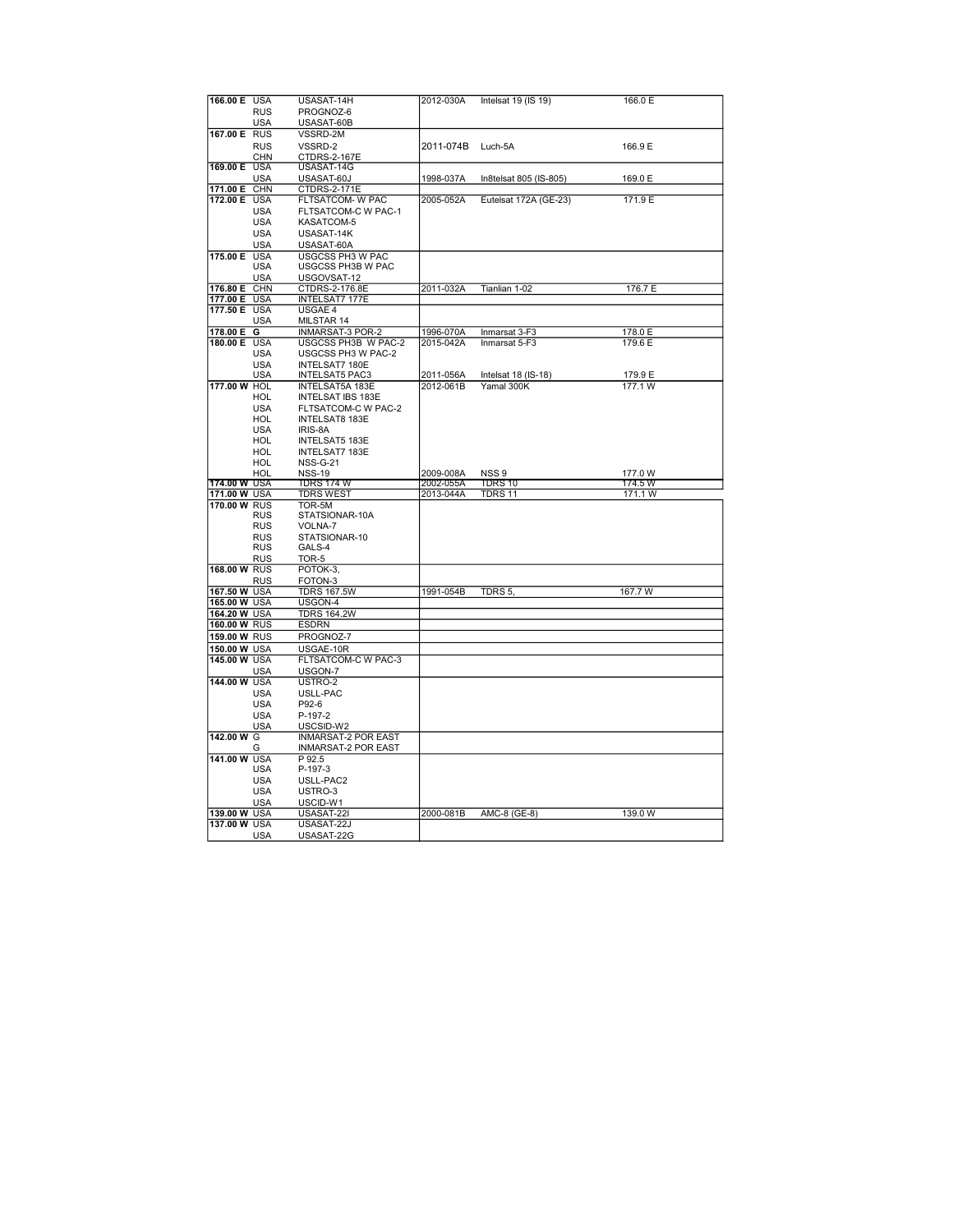| 135,00 W USA |            | <b>GOES WEST</b>         |           |                        |         |
|--------------|------------|--------------------------|-----------|------------------------|---------|
|              | <b>USA</b> | USGCSS PH3B E PAC        | 2004-003A | AMC-10 (GE-10)         | 135.0 W |
|              | <b>USA</b> | USASAT-21A               | 2000-054A | AMC 7 (GE-7)           | 134.9 W |
|              | <b>USA</b> | GOES-WEST-2              |           |                        |         |
|              | <b>USA</b> | GOES-WEST-1              | 2010-008A | GOES <sub>15</sub>     | 135.0 W |
|              | <b>USA</b> | USASAT-22K               |           |                        |         |
|              | <b>USA</b> | USGOVSAT-3R              |           |                        |         |
| 133.00 W USA |            | USASAT-50B               | 2005-041A | Galaxy 15 (G-15)       | 133.0 W |
|              | <b>USA</b> | <b>LM RPS-133W</b>       |           |                        |         |
|              | <b>USA</b> | USASAT-22A               |           |                        |         |
|              |            |                          |           |                        |         |
| 131.00 W USA | USA        | USASAT-35Y<br>USASAT-22H | 2004-017A | AMC-11 (GE-11)         | 131.0 W |
|              |            |                          |           |                        |         |
|              | <b>USA</b> | USASAT-35A               |           |                        |         |
| 130.00 W USA |            | USGCSS PH3 E PAC-2       |           |                        |         |
|              | <b>USA</b> | USGCSS PH3B E PAC-2      |           |                        |         |
| 129.00 W USA |            | USASAT-24N               | 1996-054A | <b>AMC-1 (GE-1)</b>    | 129.2 W |
|              | CAN        | CAN-BSS7 TTC             | 2003-013B | Galaxy 12 (G-12)       | 129.1 W |
|              |            |                          | 2008-063A | Ciel-2                 | 128.9 W |
| 128.00 W USA |            | ASC-1                    |           |                        |         |
| 127.00 W USA |            | USASAT-50A               | 2003-044A | Galaxy 13 (Horizons-1) | 127.0 W |
|              | <b>USA</b> | USNN-3                   |           |                        |         |
|              | J.         | <b>N-SAT-127W</b>        |           |                        |         |
|              | <b>USA</b> | USASAT-35C               |           |                        |         |
|              | USA        | USASAT-24O               |           |                        |         |
| 125.00 W USA |            | USASAT-22B               | 2005-030A | Galaxy 14 (G-14)       | 125.0 W |
|              | <b>USA</b> | USASAT-35D               |           |                        |         |
|              | G          | AM-SAT 125W              | 2008-038B | <b>AMC-21</b>          | 124.9 W |
|              | USA        | USASAT-50C               |           |                        |         |
| 123.00 W USA |            | USASAT-24P               | 2008-024A | Galaxy 18 (G-18)       | 122.9 W |
|              | USA        | USASAT-35E               |           |                        |         |
|              | USA        | USASAT-60H               |           |                        |         |
| 121.00 W USA |            | USASAT-31G               | 2003-034A | Galaxy 23 (G-23)       | 121.0 W |
|              | USA        | USASAT-23G               |           |                        |         |
|              | PNG        | PACSTAR-L4               |           |                        |         |
|              |            |                          |           |                        |         |
| 120.00 W USA |            | MILSTAR 6                |           |                        |         |
|              | <b>USA</b> | USGAE-6M                 |           |                        |         |
| 119.00 W USA |            | USABSS-10                | 2004-016A | DirecTV-7S             | 119.1 W |
|              | <b>USA</b> | USABSS-7                 |           |                        |         |
| 118.70 W CAN |            | ANIK E-D                 |           |                        |         |
|              | CAN        | <b>CANSAT KA-SX</b>      | 2007-009A | Anik F3                | 118.8 W |
|              | CAN        | <b>CANSAT KA-5</b>       | 2010-010A | EchoStar 14            | 118.9 W |
|              | CAN        | CANSAT-18                | 2002-006A | Echostar 7             | 118.8 W |
| 116.80 W MEX |            | <b>SATMEX8</b>           |           |                        |         |
|              | <b>MEX</b> | MEXSAT 116.8 KU EXT      |           |                        |         |
|              | <b>MEX</b> | MEXSAT 116.8 L-CEXT-X    | 2013-012A | Eutelsat 117 West A    | 116.8 W |
| 116.15 W USA |            | USASAT-28N               | 2013-058A | Sirius FM-6            | 116.1 W |
| 115.00 W USA |            | USASAT-28G               | 2006-049A | XM-4 (Blues)           | 115.3 W |
|              | G          | IOMSAT-11A               | 2011-059A | ViaSat-1               | 115.2 W |
| 114.90 W CAN |            | CANSAT-17                | 2015-010B | Eutelsat 115 West B    | 114.9 W |
|              | <b>MEX</b> | MEXSAT 114.9L-CEXT-X     | 2012-075B | Mexsat 3               | 114.8 W |
|              | <b>MEX</b> | MEXSAT 114.9 KU EXT      |           |                        |         |
|              | <b>MEX</b> | MEXSAT-114.9C-KU         |           |                        |         |
|              |            | SATMEX-7                 |           |                        |         |
| 113.00 W MEX |            |                          | 2015-056A | Morelos 3              | 113.1 W |
|              | MEX        | SOLDARIDAD 2             | 2006-020A | Eutelsat 113 West A    | 113.0 W |
|              | MEX        | MEXSAT 113 KU EXT        |           |                        |         |
|              | <b>MEX</b> | MEXSAT 113L-CEXT-X       |           |                        |         |
|              | MEX        | SOLIDARIDAD 2MA          |           |                        |         |
|              | <b>MEX</b> | SOLIDARIDAD 2M           |           | Wildblue-1             |         |
| 111.10 W CAN |            | <b>CANSAT KA-4</b>       | 2006-054A |                        | 111.2 W |
|              | CAN        | ANIK E-B                 | 2004-027A | Anik F <sub>2</sub>    | 111.1 W |
|              | CAN        | CANSAT-24                |           |                        |         |
|              | CAN        | ANIK F-2                 |           |                        |         |
| 110.20 W USA |            | USABSS-6                 |           |                        |         |
| 110.00W USA  |            | USABSS-5                 | 2009-035A | Terrestar-1            | 110.0 W |
|              |            |                          | 2006-034A | Echostar 10            | 110.2 W |
|              |            |                          | 2002-023A | Directv 5 (Tempo 1)    | 110.1 W |
|              |            |                          | 2008-035A | Echostar 11            | 109.9 W |
|              |            |                          | 1999-059A | Telstar 12 (Orion 2)   | 109.2 W |
| 107.30 W USA |            | LM-RPS-107.3W            | 1996-022A | <b>MSAT M1</b>         | 107.6 W |
|              | CAN        | ANIK E-A                 | 2000-076A | Anik F1                | 107.3 W |
|              | CAN        | ANIK F1                  | 2013-014A | Anik G1                | 107.4 W |
|              |            |                          |           |                        |         |
|              | CAN        | CANSAT-50                | 2005-036A |                        |         |
|              | CAN        | CANSAT-34                |           | Anik F1R               | 107.4 W |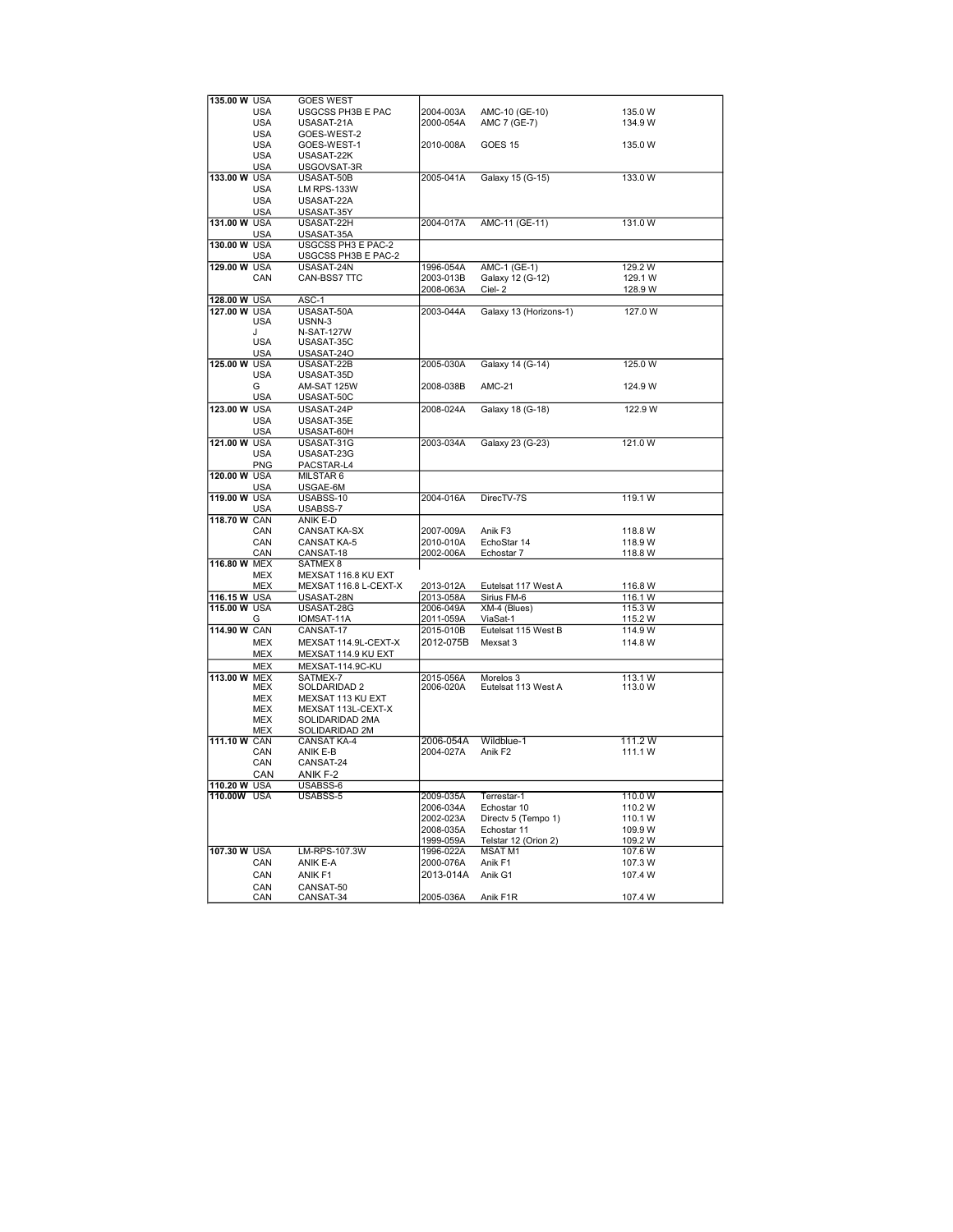| 107.00 W G   |            | USASAT-14              | 2012-035A | Echostar 17            | 107.1 W |
|--------------|------------|------------------------|-----------|------------------------|---------|
| 106.50 W CAN |            | MSAT                   |           |                        |         |
| 105.00 W USA |            | FLTSATCOM-C E PAC-1    | 2006-054B | <b>AMC-18</b>          | 105.0 W |
|              | <b>USA</b> | USASAT-35G             |           |                        |         |
|              |            |                        |           |                        |         |
|              | <b>USA</b> | USASAT-23H             | 2004-041A | <b>AMC-15</b>          | 105.1 W |
|              | <b>USA</b> | USASAT-31K             | 2009-033A | GOES 14                | 104.4 W |
|              | G          | GIBSAT A1              |           |                        |         |
|              |            |                        |           |                        |         |
|              | <b>USA</b> | ATS-5                  |           |                        |         |
| 103.00 W USA |            | USASAT-24F             | 1995-019A | AMSC-1                 | 103.3 W |
|              | <b>USA</b> | USASAT-31L             | 2005-015A | Spaceway 1             | 102.9 W |
|              | <b>USA</b> | USASAT-35H             | 2011-035A | SES-3                  | 103.0 W |
|              |            |                        |           |                        |         |
|              | <b>USA</b> | USABSN-12A             |           |                        |         |
|              | CAN        | CAN-BSS19              |           |                        |         |
| 102.80 W USA |            | USASAT-70W             | 2009-075A | DirecTV 12             | 102.8 W |
|              |            |                        | 2015-026A | DirecTV 15             | 102.8 W |
|              |            |                        |           |                        |         |
|              |            |                        | 2007-032A | DirecTV 10             | 102.8 W |
| 101.20 W USA |            | USABSS-1               | 2010-061A | SkyTerra 1             | 101.4 W |
| 101.00 W USA |            | MCS-1                  | 2010-016A | SES-1                  | 101.0 W |
|              | <b>USA</b> | USASAT-31M             | 2001-052A | DirecTV-4S             | 101.2 W |
|              |            |                        |           |                        |         |
|              | <b>USA</b> | USASAT-35I             | 2006-043A | DirecTV9S              | 101.1 W |
|              | <b>USA</b> | MSV-1A                 |           |                        |         |
|              | <b>USA</b> | USABSS-21              |           |                        |         |
|              | <b>USA</b> | ACS-1                  |           |                        |         |
|              |            |                        |           |                        |         |
|              | <b>USA</b> | USASAT-7D              |           |                        |         |
| 100.80 W USA |            | USABSS-2               | 2005-019A | DirecTV-8              | 100.8 W |
| 100.00 W USA |            | <b>FLTSATCOM E PAC</b> | 2005-010A | Express-AM2            | 99.7 W  |
|              | <b>USA</b> | FLTSATCOM-C E PAC-2    |           |                        |         |
|              |            |                        |           |                        |         |
|              | <b>USA</b> | IRIS-2A                |           |                        |         |
| 99.20 W      | <b>USA</b> | USASAT-70V             | 2014-078B | DirecTV14              | 99.2 W  |
|              |            |                        | 2008-013A | DirecTV 11             | 99.2 W  |
| 99.d 99.00 W | <b>USA</b> | USASAT-24J             | 2005-046B | Spaceway 2             | 99.1 W  |
|              | <b>USA</b> | USASAT-31N             |           |                        |         |
|              | <b>USA</b> | USASAT-35J             |           |                        |         |
|              |            |                        |           |                        |         |
|              | <b>USA</b> | USABSN-13A             |           |                        |         |
|              | USA        | USASAT-60G             | 2006-023A | Galaxy 16              | 99.1 W  |
| 98.00 W      | G          | INMARSAT-3 AOR WEST3   | 2008-039A | Inmarsat 4 F3          | 98.0 W  |
|              | G          | <b>INMARSAT-4 98W</b>  |           |                        |         |
|              |            |                        |           |                        |         |
|              | G          | INMARSAT-4A 98W        |           |                        |         |
| 97.00 W USA  |            | USASAT-24D             | 2008-045A | Galaxy 19 (G-19)       | 97.0 W  |
|              | <b>USA</b> | USASAT-35K             |           |                        |         |
| 96.80 W      | <b>USA</b> | USOBO-2                |           |                        |         |
|              |            |                        |           |                        |         |
| 96.00 W USA  |            | USASAT-28L             | 2000-038A | Echostar 6             | 96.3 W  |
| 95.00 W USA  |            | USASAT-24L             | 2016-035A | Intelsat 31 (IS-31)    | 95.0 W  |
|              | <b>USA</b> | USASAT-35L             | 2002-030A | Galaxy 3C (G-3C)       | 95.1 W  |
|              |            |                        |           |                        |         |
|              | G          | UKSAT-10               | 2014-062A | Intelsat 30 (IS-30)    | 95.1 W  |
|              | <b>USA</b> | USASAT-70O             | 2007-036A | Spaceway 3             | 95.0 W  |
|              | <b>USA</b> | USASAT-60F             |           |                        |         |
|              | USA        | USASAT-23F             |           |                        |         |
|              | <b>USA</b> | <b>COMSTAR D-2</b>     |           |                        |         |
|              |            |                        |           |                        |         |
| 93.00 W      | <b>USA</b> | USASAT-24S             | 1997-026A | Galaxy 25 (G-25)       | 93.1 W  |
|              | <b>USA</b> | USASAT-35M             |           |                        |         |
|              |            |                        |           |                        |         |
|              | G          | ICO-G                  | 2008-016A | ICO G1                 | 92.8 W  |
| 92.00 W      | B          | SBTS B4                | 2000-048A | <b>Brasilsat B4</b>    | 92.0 W  |
| 91.10 W CAN  |            | CAN-BSS2 TTAC          | 2012-026A | Nimig 6                | 91.1 W  |
| 91.00 W      | <b>USA</b> | USASAT-24K             | 2007-016B | Galaxy 17 (G-17)       | 91.1 W  |
|              |            |                        |           |                        |         |
|              | USA        | USASAT-60E             |           |                        |         |
|              | <b>USA</b> | USASAT-9A              |           |                        |         |
|              | <b>USA</b> | USASAT-35N             |           |                        |         |
|              | CAN        | CAN-BSS-31             |           |                        |         |
|              |            |                        |           |                        |         |
| 90.00 W      | <b>USA</b> | MILSTAR 1              |           |                        |         |
|              | <b>USA</b> | USGAE-1                |           |                        |         |
| 89.00 W      | <b>USA</b> | USASAT-24E             | 2005-022A | Galaxy 28(G-28)        | 89.0 W  |
|              |            |                        |           |                        |         |
|              | <b>USA</b> | USASAT-31S             |           |                        |         |
|              | <b>USA</b> | USASAT-35O             |           |                        |         |
| 87.00 W USA  |            | USASAT-24T             | 2013-075A | TKSAT-1 (Tupac Katari) | 87.2 W  |
|              | <b>USA</b> | USASAT-35P             | 2011-049A | SES-2                  | 87.0W   |
| 86.50 W CAN  |            | CAN-BSS9               | 1999-027A | Nimig 1                | 86.6W   |
|              |            |                        |           |                        |         |
|              |            |                        | 2009-034A | Sirius FM-5            | 86.2 W  |
| 85.20 W USA  |            | USASAT-28K             | 2010-053A | $XM-5$                 | 85.2 W  |
| 85.10 W USA  |            | USASAT-28F             | 2005-008A | XM-3 (Rhythm)          | 85.1 W  |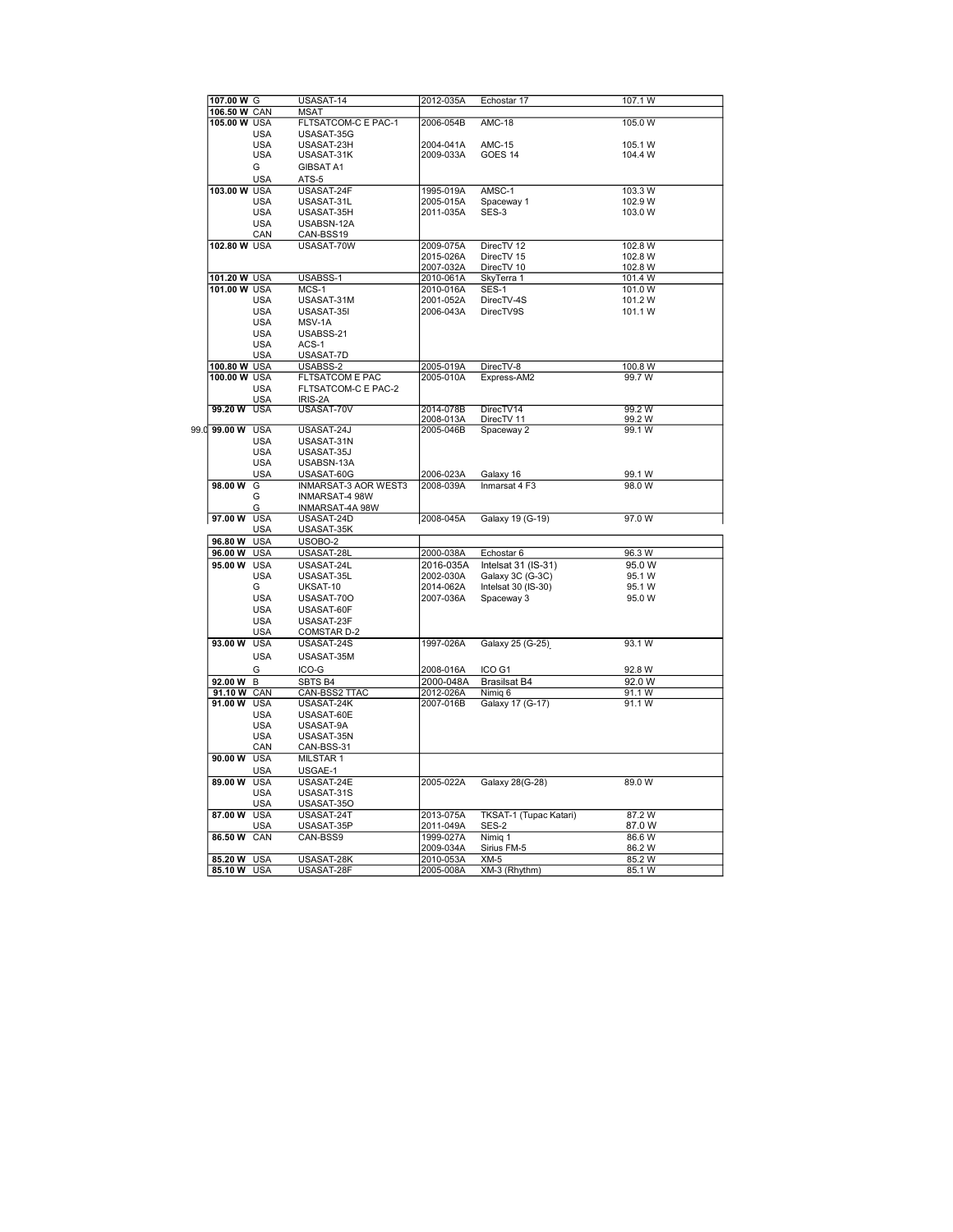| 85.00 W     | <b>USA</b>     | USASAT-35Q              | 2004-048A  | <b>AMC 16</b>          | 85.0 W |  |
|-------------|----------------|-------------------------|------------|------------------------|--------|--|
|             | <b>USA</b>     | USASAT-24U              | 1997-002A  | AMC-2 (GE-1)           | 84.9 W |  |
|             | <b>USA</b>     | USASAT-31U              |            |                        |        |  |
|             |                |                         |            |                        |        |  |
|             | <b>USA</b>     | USASAT-9C               |            |                        |        |  |
| 84.00 W     | в              | <b>B-SAT P</b>          | 2000-007A  | Hispasat 1C            | 83.7W  |  |
| 83.00 W     | <b>USA</b>     | USASAT-24V              | 2003-024A  | AMC-9 (GE-12)          | 83.0 W |  |
|             |                |                         |            |                        |        |  |
|             | USA            | USASAT-35R              |            |                        |        |  |
| 82.00W      | CAN            | <b>CANSAT KA-3</b>      | 2008-044A  | Nimig 4                | 82.0 W |  |
|             |                |                         |            |                        |        |  |
|             | CAN            | CANSAT 31               |            |                        |        |  |
|             | CAN            | CAN-BSS1 TTAC           |            |                        |        |  |
| 81.00 W     | ARG            | P-P-SAT-1               | 2015-054A  | Arsat 2                | 81.0 W |  |
|             |                |                         |            |                        |        |  |
| 79.00 W     | <b>USA</b>     | <b>TDRS CENTRAL</b>     |            |                        |        |  |
|             | <b>USA</b>     | TDRS-C2                 |            |                        |        |  |
|             | <b>USA</b>     | USASAT-24W              |            |                        |        |  |
|             |                |                         |            |                        |        |  |
|             | <b>USA</b>     | USASAT-35T              | 2015-026B  | Sky Mexico-1           | 78.8 W |  |
| 78.00 W     | <b>URG</b>     | <b>VENESAT-1</b>        | 2008-055A  | Venesat-1              | 78.0 W |  |
| 77.00 W USA |                | USASAT-24Q              | 1995-073A  | EchoStar 1             | 77.2W  |  |
|             |                |                         | 2002-039A  | EchoStar 8             | 76.9 W |  |
|             |                |                         | 2011-054A  | QuetzSat-1             | 77.0W  |  |
|             |                | UKSAT-KU-4              |            |                        |        |  |
| 76.00 W G   |                |                         |            |                        |        |  |
| 75.00 W     | B              | <b>B-SAT-S</b>          | 2012-062A  | Star One C3            | 75.0 W |  |
|             | В              | SISCOMIS-4              |            |                        |        |  |
|             | <b>USA</b>     | <b>GOES EAST-2</b>      | 2006-018A  | Goes 13                | 75.3 W |  |
|             |                |                         |            |                        |        |  |
|             | <b>USA</b>     | GOES-EAST-1             |            |                        |        |  |
|             | B              | B-SAT-1S                |            |                        |        |  |
|             | <b>USA</b>     | GOES-EAST               |            |                        |        |  |
| 72.00 W     | <b>ARG</b>     | NAHUEL-C                | 2009-050A  | Nimig 5                | 72.7 W |  |
|             |                |                         |            |                        |        |  |
|             | <b>USA</b>     | USASAT-35W              | 2014-062B  | ARSAT <sub>1</sub>     | 71.8 W |  |
|             |                |                         | 1997-050A  | AMC-3 (GE-3)           | 72.0 W |  |
| 70.00 W     | B              | SBTS <sub>C1</sub>      | 2008-018B  | Star One C2            | 70.0 W |  |
|             |                |                         |            |                        |        |  |
|             | B              | B-SAT-1C                | 2015-034B  | Star One C4            | 70.0 W |  |
|             |                |                         |            |                        |        |  |
|             | B              | SISCOMIS-3              |            |                        |        |  |
|             | В              | SBTS <sub>B1</sub>      |            |                        |        |  |
| 68.00 W     | <b>USA</b>     | MILSTAR 8               |            |                        |        |  |
|             | В              | B-SAT-1J                | 1995-016A  | Brasilsat B2           | 68.0 W |  |
|             |                |                         |            |                        |        |  |
|             | <b>USA</b>     | USGAE-7M                |            |                        |        |  |
| 67.50 W     | HOL            | NSS-83A                 |            |                        |        |  |
| 67.00 W     |                | CLM/ASA SIMON BOLIVAR 2 | 2000-067A  | AMC-6 (GE-6)           | 67.0 W |  |
|             |                |                         | 1999-060A  | AMC-4 (GE-4)           | 67.0 W |  |
| 65.00 W     | B              | SISCOMIS-2              | 2016-014A  | Eutelsat 65 West A     | 65.2 W |  |
|             |                |                         |            |                        |        |  |
|             | B              | <b>B-SAT-R</b>          | 2007-056A  | Star One C1            | 65.0 W |  |
|             | B              | SBTS <sub>B2</sub>      |            |                        |        |  |
|             | В              | B/SAT/1R                |            |                        |        |  |
| 63.00 W     | B              | <b>B-SATE</b>           | 2002-015B  | Astra 3A               | 63.7 W |  |
|             |                |                         |            |                        |        |  |
|             | G              | IOMSAT-KA-63W           | 1998-006A  | <b>Brasilsat B3</b>    | 63.2 W |  |
|             | в              | <b>B-SATI</b>           | 2011-021A  | Telstar 14R            | 63.0 W |  |
| 62.00 W     | <b>USA</b>     | TDRS 62W                | 1988-091B  | TDRS <sub>3</sub>      | 62.7 W |  |
|             |                |                         |            |                        |        |  |
|             |                |                         | 1997-059A  | Echostar 3             | 61.8 W |  |
| 61.50 W USA |                | USABSS-8                | 2012-065A  | Echostar 16            | 61.5 W |  |
|             | USA            | USABSS-17               | 2010-034A  | Echostar 15            | 61.7 W |  |
| 61.00 W     | $\overline{B}$ | <b>B-SAT-Q</b>          | 2016-039B  | Echostar 18            | 61.4W  |  |
|             | в              | SBTS-B3                 | 2003-033 A | Echostar 12 (Rainbow1) | 61.2 W |  |
|             | <b>USA</b>     | USMB-1                  | 2009-054A  |                        | 61.0W  |  |
|             |                |                         |            | Amazonas 2             |        |  |
|             | В              | B-SAT-1Q                | 2013-006A  | Amazonas 3             | 61.0 W |  |
|             |                |                         | 2014-011A  | Amazonas 4A            | 60.9 W |  |
| 60.00 W     | <b>USA</b>     | GOES 60W                |            |                        |        |  |
| 58.00 W     | <b>USA</b>     | USASAT-25G              | 2010-006A  | Intelsat 16            | 58.1 W |  |
|             |                |                         |            |                        |        |  |
|             | <b>USA</b>     | USASAT-26G              | 2012-045A  | Intelsat 21            | 58.0 W |  |
|             | <b>USA</b>     | USASAT-26G-3            | 2000-072A  | Intelsat 1R            | 57.8 W |  |
| 55.50 W     | <b>USA</b>     | INTELSAT7 304.5E        |            |                        |        |  |
|             | <b>USA</b>     | INTELSAT8 304.5E        |            |                        |        |  |
|             | <b>USA</b>     |                         |            |                        |        |  |
|             |                | INTELSAT9-304.5E        | 2015-039A  | Intelsat 34            | 55.5 W |  |
| 54.00 W     | G              | INMARSAT-GSO-2J         | 2015-005A  | Inmarsat 5-F2          | 55.0 W |  |
|             | G              | INMARSAT-AOR WEST2      | 1998-006B  | Inmarsat 3-F5          | 54.1 W |  |
|             |                |                         |            |                        |        |  |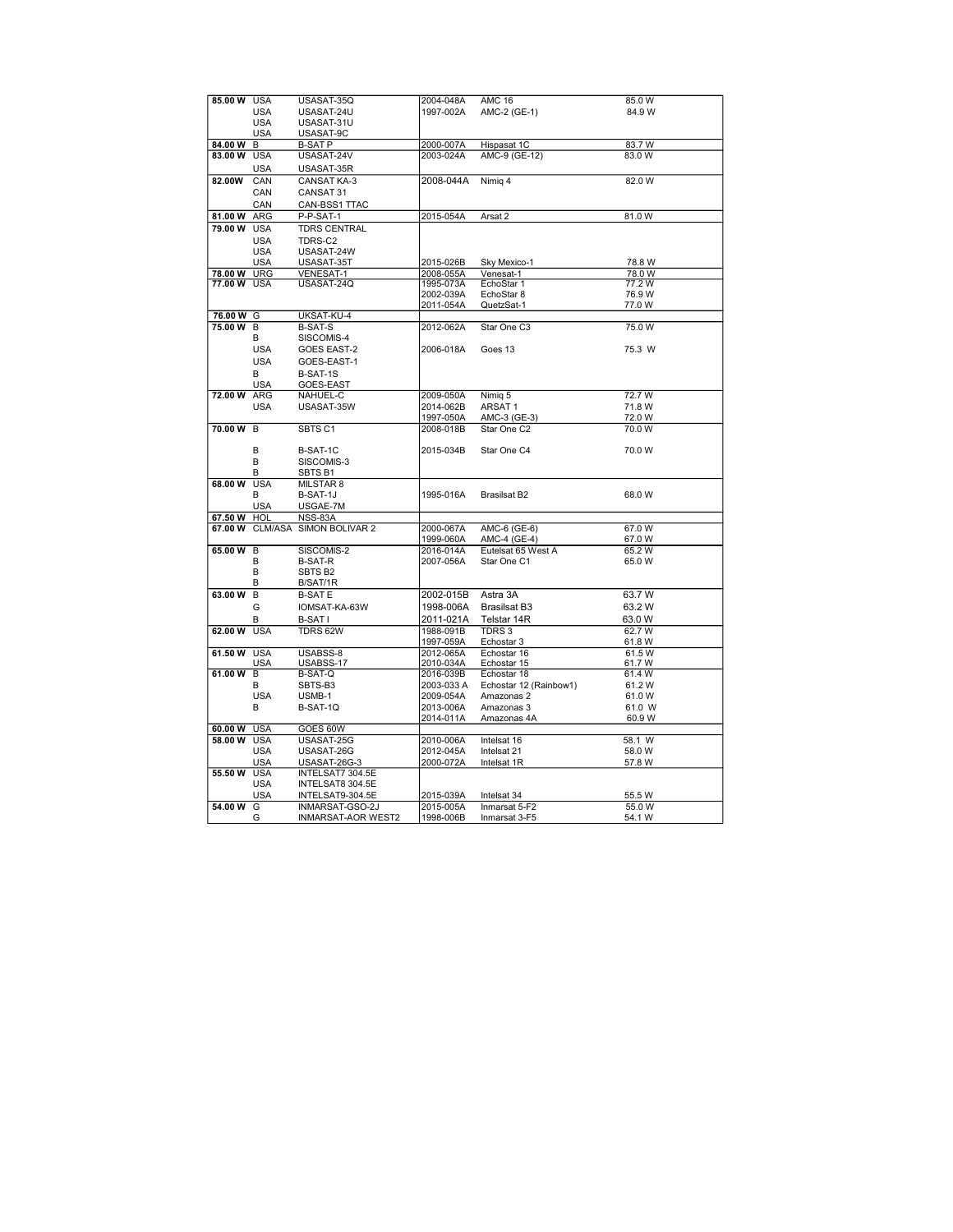| 53.00 W     | <b>USA</b> | INTELSAT8 307E,.           |           |                    |        |
|-------------|------------|----------------------------|-----------|--------------------|--------|
|             | USA        | INTELSAT9 307E,            | 2012-057A | Intelsat 23        | 53.0 W |
|             | <b>USA</b> | INTELSAT7-307E             |           |                    |        |
|             |            |                            |           |                    |        |
|             | <b>USA</b> | INTELSAT IBS 307E.         |           |                    |        |
| 52.50 W     | <b>USA</b> | USGCSS PH3B W ATL          |           |                    |        |
|             | <b>USA</b> | USGOVSAT-6R                |           |                    |        |
| 50.00 W     | <b>USA</b> | <b>INTELSAT7 310E</b>      |           |                    |        |
|             | <b>USA</b> | <b>INTELSAT9 310E</b>      |           |                    |        |
|             |            |                            |           |                    |        |
|             | <b>USA</b> | INTELSAT10 310E            | 2016-004A | Intelsat 29E       | 50.0 W |
|             | <b>USA</b> | USASAT-55O                 |           |                    |        |
| 49.40 W     | <b>USA</b> | USOBO <sub>3</sub>         |           |                    |        |
| 49.00 W     | <b>USA</b> | TDRS 49W                   |           |                    |        |
| 48.00 W     | в          | B-SAT-1W                   | 1998-014A | <b>NSS 806</b>     | 47.5 W |
| 47.00 W     | G          | GIBSAT-8B                  | 1994-070A | Astra 1D           | 47.3 W |
|             |            |                            |           |                    |        |
| 46.00 W     | <b>USA</b> | TDRS 46W                   | 1993-003B | TDRS 6             | 45.7 W |
| 45.00 W     | <b>USA</b> | USASAT-13I                 | 2009-064A | Intelsat 14        | 45.0 W |
|             | <b>USA</b> | USASAT-25D                 |           |                    |        |
|             | USA        | USASAT-60I                 |           |                    |        |
| 43.00 W USA |            | USASAT-25C                 | 2007-044B | Intelsat 11        | 43.1 W |
|             | <b>USA</b> | USASAT-26C                 | 2000-043A | Intelsat 9         | 43.2 W |
|             | <b>USA</b> |                            |           |                    |        |
|             |            | USASAT-55F                 |           |                    |        |
|             | <b>USA</b> | USASAT-50D                 |           |                    |        |
| 42.50 W     | <b>USA</b> | USGCSS PH3B MID-ATL        |           |                    |        |
|             | <b>USA</b> | USGCSS PH3 MID-ATL         |           |                    |        |
| 41.00 W     | <b>USA</b> | TDRS-EAST-ISS              | 2014-004A | <b>TDRS 12</b>     | 40.9 W |
|             | <b>USA</b> | <b>TDRS-EAST</b>           |           |                    |        |
| 40.50 W     | <b>HOL</b> | <b>INTELSAT K 319.5E</b>   | 2013-026A | SES-6              | 40.5 W |
|             | HOL        | INTELSAT5A 319.5E          |           |                    |        |
|             | HOL        |                            |           |                    |        |
|             |            | INTELSAT8 319.5E           |           |                    |        |
|             | HOL        | INTELSAT7 319.5E           |           |                    |        |
|             | HOL        | INTELSAT IBS 319.5E        |           |                    |        |
|             | HOL        | <b>NSS-18</b>              |           |                    |        |
|             | HOL        | <b>NSS-35</b>              |           |                    |        |
|             | HOL        | <b>NSS-57</b>              |           |                    |        |
|             |            |                            |           |                    |        |
|             |            |                            |           |                    |        |
| 39.00W      | G          | DJCF-2A                    |           |                    |        |
|             | USA        | USGAE-17R                  |           |                    |        |
| 38.00 W     | <b>USA</b> | USGON-5                    |           |                    |        |
| 37.50 W     | <b>USA</b> | USASAT-26A                 | 2009-009A | Telstar 11N        | 37.6 W |
|             | <b>USA</b> | USASAT-25A1                | 2005-003A | NSS-10 (AMC-12)    | 37.5 W |
|             | <b>USA</b> | USASAT-25A                 |           |                    |        |
| 36.00 W E   |            | HISPASAT 2A 36W            | 2004-031A | Amazonas 1         | 36.3 W |
|             |            |                            |           |                    |        |
|             |            |                            | 2002-040A | Eutelsat 12 West A | 36.0 W |
| 34.50 W     | <b>USA</b> | INTELSAT6 325.5E           | 2002-016A | Intelsat 903       | 34.6 W |
|             | USA        | INTELSAT7 325.5E           |           |                    |        |
|             | <b>USA</b> | INTELSAT8 325.5E           |           |                    |        |
|             | <b>USA</b> | INTELSAT9 325.5E           |           |                    |        |
| 34.00 W     | G          | SKYNET-4D                  | 2001-005B | Skynet 4F          | 34.0 W |
|             | G          | SKYNET-4M                  |           |                    |        |
|             | G          | SKYNET-5A                  |           |                    |        |
| 33.50 W     | G          | UKDIGISAT-3                | 2010-065A | HYLAS-1            | 33.5 W |
|             | G          |                            |           |                    |        |
|             |            | UKDSAT-A2                  |           |                    |        |
|             | G          | UKDIGISAT-4A TT&C          |           |                    |        |
| 31.50 W     | <b>USA</b> | INTELSAT9 328.5E           |           |                    |        |
|             | USA        | INTELSAT8 328.5E           | 2008-034A | Intelsat 25        | 31.5 W |
| 30.40 W     | <b>USA</b> | USDKH2                     |           |                    |        |
|             | <b>USA</b> | P92-7                      |           |                    |        |
| 30.00 W     | Έ          | HISPASAT-2A KU             | 2002-044A | Hispasat 1D        | 30.0 W |
|             | Е          | HISPASAT-2D KU             |           |                    | 30.0 W |
|             |            |                            | 2006-007A | Spainsat           |        |
|             | E          | HISPASAT-2C3 KU            | 2010-070A | Hispasat 1E        | 30.0 W |
|             | E          | HISPASAT-1DKU              |           |                    |        |
|             | <b>USA</b> | USGGR-3                    |           |                    |        |
|             | E          | HISPASAT-1                 |           |                    |        |
|             | E          | HISPASAT-2B KU             |           |                    |        |
|             |            |                            |           |                    |        |
|             | E          | HISPASAT-2AKA              |           |                    |        |
|             | <b>USA</b> | USMB-2                     |           |                    |        |
|             | <b>USA</b> | USCID-E4                   |           |                    |        |
|             | Ε<br>E     | HISPASAT-2AX<br>HISPASAT-1 |           |                    |        |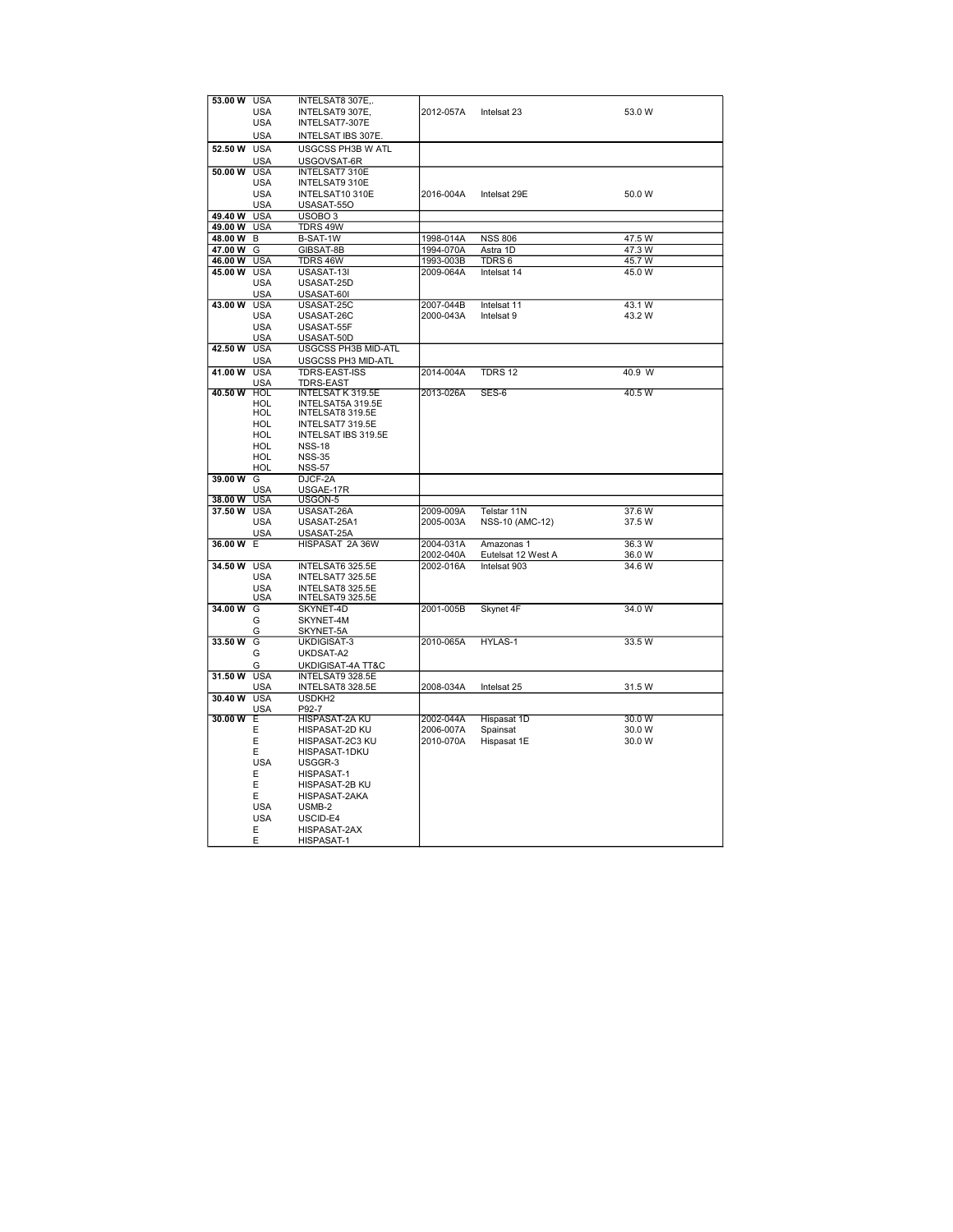|             | <b>USA</b> | INTELSAT8 330.5E-          |           |                      |        |
|-------------|------------|----------------------------|-----------|----------------------|--------|
| 29.50 W     |            |                            |           |                      |        |
|             | USA        | INTELSAT9 330.5E           | 1993-066A | Intelsat 701         | 29.5 W |
|             | <b>USA</b> | INTELSAT6 330.5E           |           |                      |        |
| 27.50 W     | <b>USA</b> | INTELSAT7 332.5E           | 2003-007A | Intelsat 907         | 27.5 W |
|             | USA        | INTELSAT6-332.5E           |           |                      |        |
|             | USA        | INTELSAT8-332.5E           |           |                      |        |
|             | <b>USA</b> | INTELSAT9-332.5E           |           |                      |        |
| 26.50 W     | <b>RUS</b> | TOR-1M                     |           |                      |        |
|             |            |                            |           |                      |        |
|             | <b>RUS</b> | GALS-1                     |           |                      |        |
|             | <b>RUS</b> | STATSIONAQR-17             |           |                      |        |
|             | <b>RUS</b> | VOLNA-13                   |           |                      |        |
| 26.00 W     | G          | DJCF-2B                    |           |                      |        |
| 25.00 W     | <b>RUS</b> | GALS-9                     |           |                      |        |
|             | <b>RUS</b> | VOLNA-1A                   |           |                      |        |
|             |            |                            |           |                      |        |
|             | <b>RUS</b> | TOR-9M                     |           |                      |        |
|             | <b>RUS</b> | STATSIONAR-8               |           |                      |        |
| 24.50 W     | <b>USA</b> | INTELSAT7-335.5E           |           |                      |        |
|             | USA        | INTELSAT6-335.5E           |           |                      |        |
|             | <b>USA</b> | INTELSAT8-335.5E           |           |                      |        |
|             | <b>USA</b> | INTELSAT9-335.5E           | 2002-027A | Intelsat 905         | 24.6 W |
|             |            |                            |           |                      |        |
| 24.00 W RUS |            | PROGNOZ-1                  |           |                      |        |
|             | USA        | USCSID-E3                  |           |                      |        |
| 23.00 W     | <b>USA</b> | <b>FLTSATCOM ATL</b>       |           |                      |        |
| 22.50 W     | <b>USA</b> | FLTSATCOM-C E ATL-1        | 2011-001A | Elektro-L 1 (GOMS 2) | 22.6 W |
|             | <b>USA</b> | KASATCOM-2                 |           |                      |        |
| 22.00 W     | HOL        | <b>NSS-16</b>              | 2012-007A | SES <sub>4</sub>     | 22.0 W |
| 21.50 W     | <b>HOL</b> | INTELSAT K 338.5E          |           |                      |        |
|             |            |                            |           |                      |        |
|             | HOL        | INTELSAT5A 338.5E          |           |                      |        |
|             | HOL        | INTELSAT8 338.5E           |           |                      |        |
|             | HOL        | INTELSAT7 338.5E           |           |                      |        |
| 20.20 W     | <b>BEL</b> | SATCOM-4/20.2W             |           |                      |        |
| 20.00 W     | <b>USA</b> | INTELSAT7 340E             |           |                      |        |
|             | <b>USA</b> | INTELSAT6 340E             |           |                      |        |
|             |            |                            |           |                      |        |
|             | <b>USA</b> | INTELSAT8 340E             |           |                      |        |
|             | <b>USA</b> | <b>INTELSAT9 340E</b>      |           |                      |        |
|             |            |                            |           |                      |        |
|             |            |                            |           |                      |        |
|             | <b>UAE</b> | YAHSAT-N-20W               |           |                      |        |
|             | <b>HOL</b> | <b>NSS-31</b>              | 2002-019A | NSS-7                | 20.0 W |
| 19.00 W     | <b>USA</b> | USMB-3                     |           |                      |        |
| 18.00 W     | USA        | INTELSAT7 342E             | 2001-024A | Intelsat 901         | 18.0 W |
|             | <b>USA</b> | INTELSAT8 342E             | 2003-013A | Insat 3A             | 18.2 W |
|             |            |                            |           |                      |        |
|             | USA        | INTELSAT9 342E             |           |                      |        |
| 17.80 W     | G          | SKYNET-5E                  | 2008-030A | Skynet 5C            | 17.8 W |
| 16.00 W     | <b>RUS</b> | WSRDN                      |           |                      |        |
|             | <b>RUS</b> | ZSSRD-2                    | 2012-061A | Luch 5B,             | 16.3 W |
|             | <b>RUS</b> | WSDRN-M                    |           |                      |        |
| 15.50 W     | <b>USA</b> | FLTSATCOM-C E ATL-2        |           |                      |        |
|             |            |                            |           |                      |        |
|             | <b>USA</b> | <b>IRIS-4A</b>             |           |                      |        |
|             | G          | <b>INMARSAT-3 AOR EAST</b> | 1996-053A | Inmarsat 3-F2,       | 15.6 W |
|             | G          | <b>INMARSAT-2 AOR EAST</b> |           |                      |        |
| 15.00 W     | <b>USA</b> | USASAT-14L                 | 2015-068A | Telstar 12V          | 15.0 W |
| 14.50 W     | <b>RUS</b> | GOMS-1M                    | 2015-048A | Express-AM8          | 14.0 W |
|             | <b>RUS</b> | <b>GOMS 14.5W</b>          |           |                      |        |
| 14.00 W     | <b>RUS</b> | VOLNA-2                    |           |                      |        |
|             |            |                            |           |                      |        |
|             | <b>RUS</b> | EXPRESS-2B                 |           |                      |        |
|             | RUS        | EXPRESS-2                  |           |                      |        |
| 13.50 W RUS |            | POTOK-1                    | 2011-048A | Cosmos 2473          | 13.5 W |
|             | <b>RUS</b> | FOTON-1                    |           |                      |        |
| 13.00 W     | <b>USA</b> | P92-4                      |           |                      |        |
|             | <b>USA</b> | P-197-4                    |           |                      |        |
|             | <b>USA</b> | USCSID-E2                  |           |                      |        |
|             |            |                            |           |                      |        |
|             | <b>USA</b> | USTRO-4                    |           |                      |        |
| 12.50 W     | <b>USA</b> | USLL-ATL2                  |           |                      |        |
|             | F/EUT      | EUTELSAT 3-12.5W           | 2001-042A | Eutelsat 8 West A    | 12.6 W |
|             | F          | F-SAT-KU2-E-12.5W          |           |                      |        |
| 12.00 W     | <b>USA</b> | <b>USGCSS PH3B ATL</b>     |           |                      |        |
|             | <b>USA</b> | USGOVSAT-8                 |           |                      |        |
|             | USA        | TDRS 12WR                  | 2002-011A | TDRS 9               | 12.2 W |